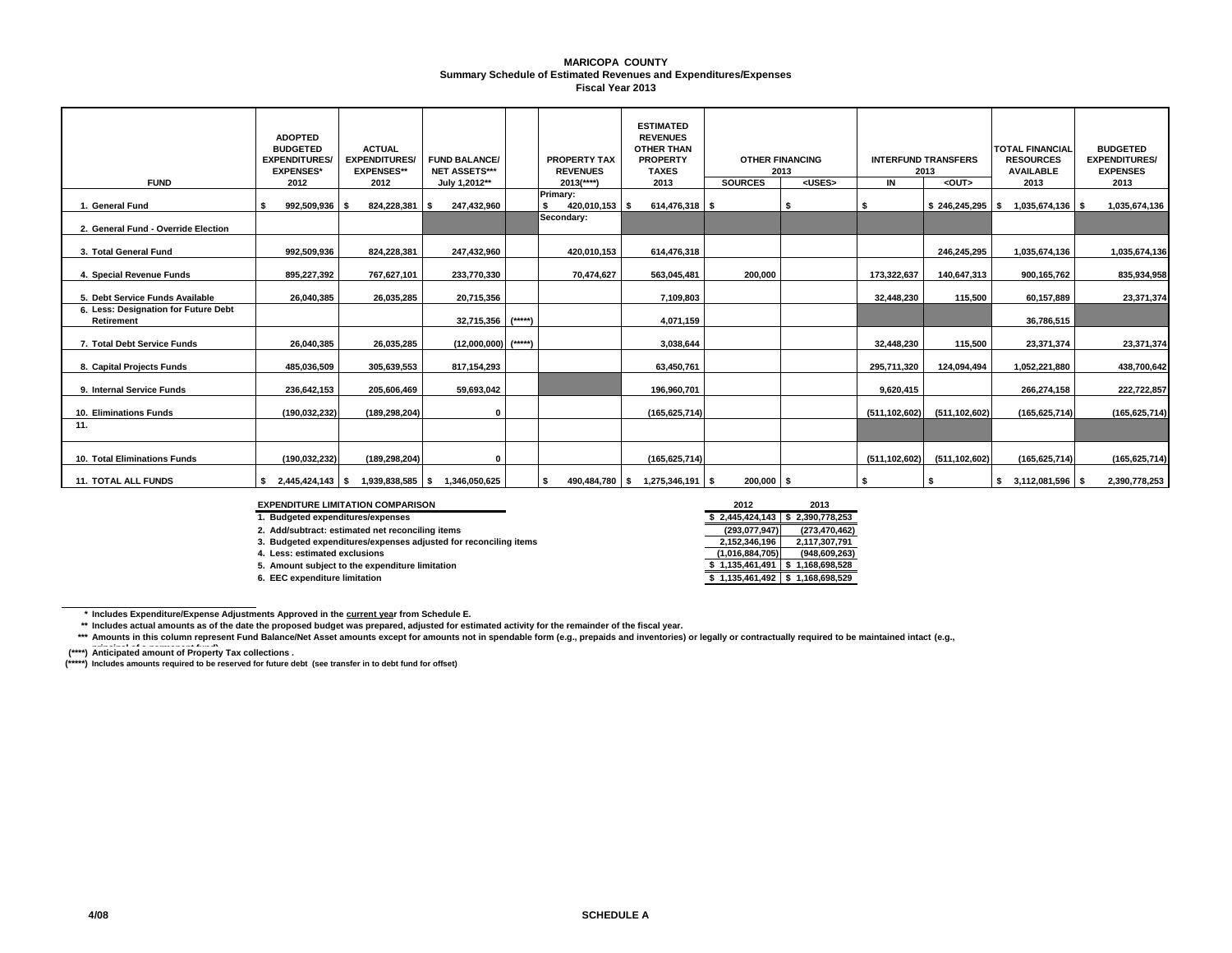# **MARICOPA COUNTY Fiscal Year 2013 Summary of Tax Levy and Tax Rate Information**

|                                                                                                                                                                                         |    | 2012                     |    | 2013                     |
|-----------------------------------------------------------------------------------------------------------------------------------------------------------------------------------------|----|--------------------------|----|--------------------------|
| 1. Maximum allowable primary property tax levy.<br>A.R.S. §42-17051(A)                                                                                                                  | \$ | 538,196,523              | S  | 558,192,254              |
| 2. Amount received from primary property taxation in<br>the current year in excess of the sum of that<br>year's maximum allowable primary property tax<br>levy. A.R.S. §42-17102(A)(18) | \$ |                          |    |                          |
| 3. Property tax levy amounts                                                                                                                                                            |    |                          |    |                          |
| A. Primary property taxes                                                                                                                                                               |    | 477,571,468              | \$ | 425,111,491              |
| B. Secondary property taxes<br>General Fund - Override election<br><b>Flood Control District</b>                                                                                        | \$ | 62,401,172               | \$ | 54,584,578               |
| <b>Library District</b>                                                                                                                                                                 |    | 19,070,066               |    | 16,925,024               |
| Total secondary property taxes                                                                                                                                                          | \$ | 81,471,238               | \$ | 71,509,602               |
| C. Total property tax levy amounts                                                                                                                                                      | \$ | 559,042,706              | \$ | 496,621,093              |
| 4. Property taxes collected*                                                                                                                                                            |    |                          |    |                          |
| A. Primary property taxes<br>(1) Current year's levy<br>(2) Prior years' levies                                                                                                         | \$ | 463,244,324<br>9,586,693 | \$ | 412,358,146<br>7,652,007 |
| (3) Total primary property taxes                                                                                                                                                        | S  | 472,831,017              | \$ | 420,010,153              |
| B. Secondary property taxes<br>(1) Current year's levy<br>(2) Prior years' levies                                                                                                       | \$ | 79,027,101<br>1,629,424  | \$ | 69,364,314<br>1,110,313  |
| (3) Total secondary property taxes                                                                                                                                                      |    | 80,656,525               |    | 70,474,627               |
| C. Total property taxes collected **                                                                                                                                                    | \$ | 553,487,542              | S  | 490,484,780              |
| 5. Property tax rates                                                                                                                                                                   |    |                          |    |                          |
| A. County tax rate<br>(1) Primary property tax rate<br>(2) Secondary property tax rate<br>General Fund - Override election                                                              |    | 1.2407                   |    | 1.2407                   |
|                                                                                                                                                                                         |    |                          |    |                          |
| (3) Total county tax rate                                                                                                                                                               |    | 1.2407                   |    | 1.2407                   |
| B. Special assessment district tax rates<br>Secondary property tax rates                                                                                                                |    |                          |    |                          |
| <b>Flood Control District</b><br><b>Library District</b>                                                                                                                                |    | 0.1780<br>0.0492         |    | 0.1780<br>0.0492         |
|                                                                                                                                                                                         |    |                          |    |                          |

\* Includes actual property taxes collected as of the date the proposed budget was prepared, plus estimated property tax collections for the remainder of the fiscal year.

\*\* Represents budgeted Property Tax Revenue. Property tax revenue is budgeted in FY 2012-13 based on prior years' collection trends, rather than on the actual levy amount. Each year, approximately 3.0% of levied taxes go unpaid. While a portion (approximately 2.0%) are paid in the following tax year, approximately 1.0% are never paid, or are not levied due to resolutions which actually reduce assessed value amounts. Levy for General Fund is \$425,111,491; for Flood Control District is \$54,584,578 and for Library District is \$16,925,024.

# **4/08 SCHEDULE B**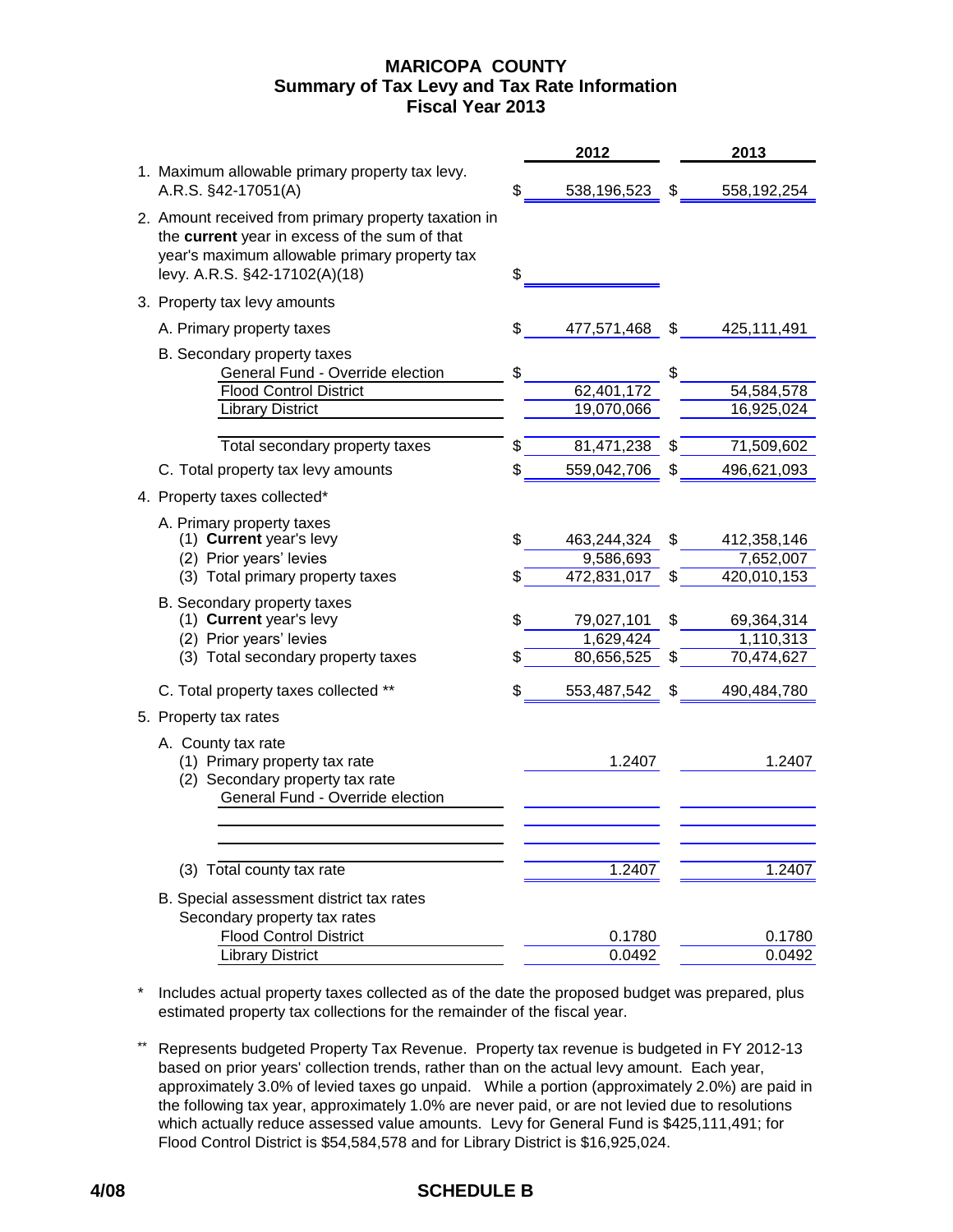### **MARICOPA COUNTY Fiscal Year 2013 Summary by Fund Type of Revenues Other Than Property Taxes**

|                                                                                                                                                                         |      | <b>ESTIMATED</b><br><b>REVENUES</b> ** |    | <b>ACTUAL</b><br><b>REVENUES*</b> |      | <b>ESTIMATED</b><br><b>REVENUES</b> |
|-------------------------------------------------------------------------------------------------------------------------------------------------------------------------|------|----------------------------------------|----|-----------------------------------|------|-------------------------------------|
| <b>SOURCE OF REVENUES</b>                                                                                                                                               |      | 2012                                   |    | 2012                              |      | 2013                                |
| <b>GENERAL FUND</b>                                                                                                                                                     |      |                                        |    |                                   |      |                                     |
| Taxes                                                                                                                                                                   |      |                                        |    |                                   |      |                                     |
| TAX PENALTIES & INTEREST                                                                                                                                                | \$   | 23,300,000                             | S. | 24,800,000                        | \$   | 23,973,708                          |
| PAYMENTS IN LIEU OF TAXES                                                                                                                                               |      | 11,775,550                             |    | 11,735,769                        |      | 11,714,503                          |
| STATE SHARED SALES TAX                                                                                                                                                  |      | 369,740,752                            |    | 396, 155, 134                     |      | 404,078,237                         |
| STATE SHARED VEHICLE LICENSE                                                                                                                                            |      | 111,119,076                            |    | 109,193,522                       |      | 109,193,522                         |
| <b>Licenses and permits</b>                                                                                                                                             |      |                                        |    |                                   |      |                                     |
| <b>LICENSES AND PERMITS</b>                                                                                                                                             |      | 2,203,000                              |    | 2,222,911                         |      | 2,213,000                           |
| Intergovernmental                                                                                                                                                       |      |                                        |    |                                   |      |                                     |
| <b>GRANTS</b>                                                                                                                                                           |      | 19,971                                 |    | 19,971                            |      |                                     |
| OTHER INTERGOVERNMENTAL                                                                                                                                                 |      | 4,773,201                              |    | 4,802,431                         |      | 4,623,602                           |
| <b>Charges for services</b>                                                                                                                                             |      |                                        |    |                                   |      |                                     |
| INTERGOV CHARGES FOR SERVICES                                                                                                                                           |      | 11,679,061                             |    | 11,984,879                        |      | 13,247,300                          |
| OTHER CHARGES FOR SERVICES                                                                                                                                              |      | 28,283,339                             |    | 27,051,918                        |      | 26,908,370                          |
| PATIENT SERVICES REVENUE                                                                                                                                                |      | 6,876                                  |    | 6,996                             |      | 7,000                               |
| <b>Fines and forfeits</b>                                                                                                                                               |      |                                        |    |                                   |      |                                     |
| <b>FINES &amp; FORFEITS</b>                                                                                                                                             |      | 14,036,087                             |    | 11,222,941                        |      | 11,270,300                          |
| <b>Investments</b>                                                                                                                                                      |      |                                        |    |                                   |      |                                     |
| <b>INTEREST EARNINGS</b>                                                                                                                                                |      | 5,000,000                              |    | 4,305,898                         |      | 4,000,000                           |
| <b>Miscellaneous</b>                                                                                                                                                    |      |                                        |    |                                   |      |                                     |
| MISCELLANEOUS REVENUE                                                                                                                                                   |      | 3,679,279                              |    | 7,720,906                         |      | 3,246,776                           |
| Total General Fund \$                                                                                                                                                   |      | 585,616,192 \$                         |    | 611,223,276 \$                    |      | 614,476,318                         |
| Includes actual revenues recognized on the modified accrual or accrual basis as of the date the proposed budget was<br><b>SPECIAL REVENUE FUNDS</b><br><b>Road Fund</b> |      |                                        |    |                                   |      |                                     |
| <b>TRANSPORTATION OPERATIONS</b>                                                                                                                                        | \$   | 88,078,036                             | \$ | 86,619,022                        | - \$ | 94,681,237                          |
| <b>Total Road Fund</b>                                                                                                                                                  | -\$  | 88,078,036                             | \$ | 86,619,022                        | - \$ | 94,681,237                          |
| <b>Health Services Fund</b>                                                                                                                                             |      |                                        |    |                                   |      |                                     |
| PATIENT SERVICES REVENUE                                                                                                                                                | \$   | 1,561,500                              | \$ | 1,841,274                         | \$   | 1,858,060                           |
| <b>Total Health Services Fund</b>                                                                                                                                       | \$   | 1,561,500                              | \$ | 1,841,274 \$                      |      | 1,858,060                           |
| <b>List Fund: Other Special Revenue</b>                                                                                                                                 |      |                                        |    |                                   |      |                                     |
| GRANTS, MISC. REVENUE, ETC.                                                                                                                                             | \$   | 516,954,432 \$                         |    | 491,063,211                       | \$   | 466,506,184                         |
| <b>Total Other Special Reveue</b>                                                                                                                                       | -\$  | 516,954,432                            | \$ | 491,063,211                       | \$   | 466,506,184                         |
| <b>Total Special Revenue Funds</b>                                                                                                                                      | - \$ | 606,593,968                            | \$ | 579,523,507                       | \$   | 563,045,481                         |
| <b>DEBT SERVICE FUNDS</b>                                                                                                                                               |      |                                        |    |                                   |      |                                     |
| NON-DEPARTMENTAL                                                                                                                                                        | \$   | 1,248,182                              | \$ | 1,245,989                         | \$   | 2,057,816                           |
| <b>STADIUM DISTRICT</b>                                                                                                                                                 |      | 4,621,745                              |    | 4,798,162                         |      | 5,051,987                           |
| Total Debt Service Funds \$                                                                                                                                             |      | 5,869,927 \$                           |    | 6,044,151                         | \$   | 7,109,803                           |
| PUBLIC WORKS                                                                                                                                                            | \$   | 55,085,485                             | \$ | 24,913,359                        | \$   | 54,977,725                          |
| <b>LIBRARY DISTRICT</b>                                                                                                                                                 |      |                                        |    | 4,352                             |      |                                     |
| <b>STADIUM DISTRICT</b>                                                                                                                                                 |      | 751,100                                |    | 778,120                           |      | 751,036                             |
| NON DEPARTMENTAL                                                                                                                                                        |      | 806,408                                |    | 2,480,725                         |      |                                     |
| FLOOD CONTROL DISTRICT                                                                                                                                                  |      | 11,637,000                             |    | 8,865,759                         |      | 7,722,000                           |
| Total Capital Projects Funds \$                                                                                                                                         |      | 68,279,993                             | \$ | 37,042,315                        | \$   | 63,450,761                          |
| <b>INTERNAL SERVICE FUNDS</b>                                                                                                                                           |      |                                        |    |                                   |      |                                     |
| BUS STRATEGIES HLTH CARE PROG                                                                                                                                           | \$   | 137,805,460                            | \$ | 138,715,337                       | \$   | 141,063,934                         |
| ENTERPRISE TECHNOLOGY                                                                                                                                                   |      | 15,972,983                             |    | 16,077,014                        |      | 15,952,983                          |
|                                                                                                                                                                         |      |                                        |    |                                   |      |                                     |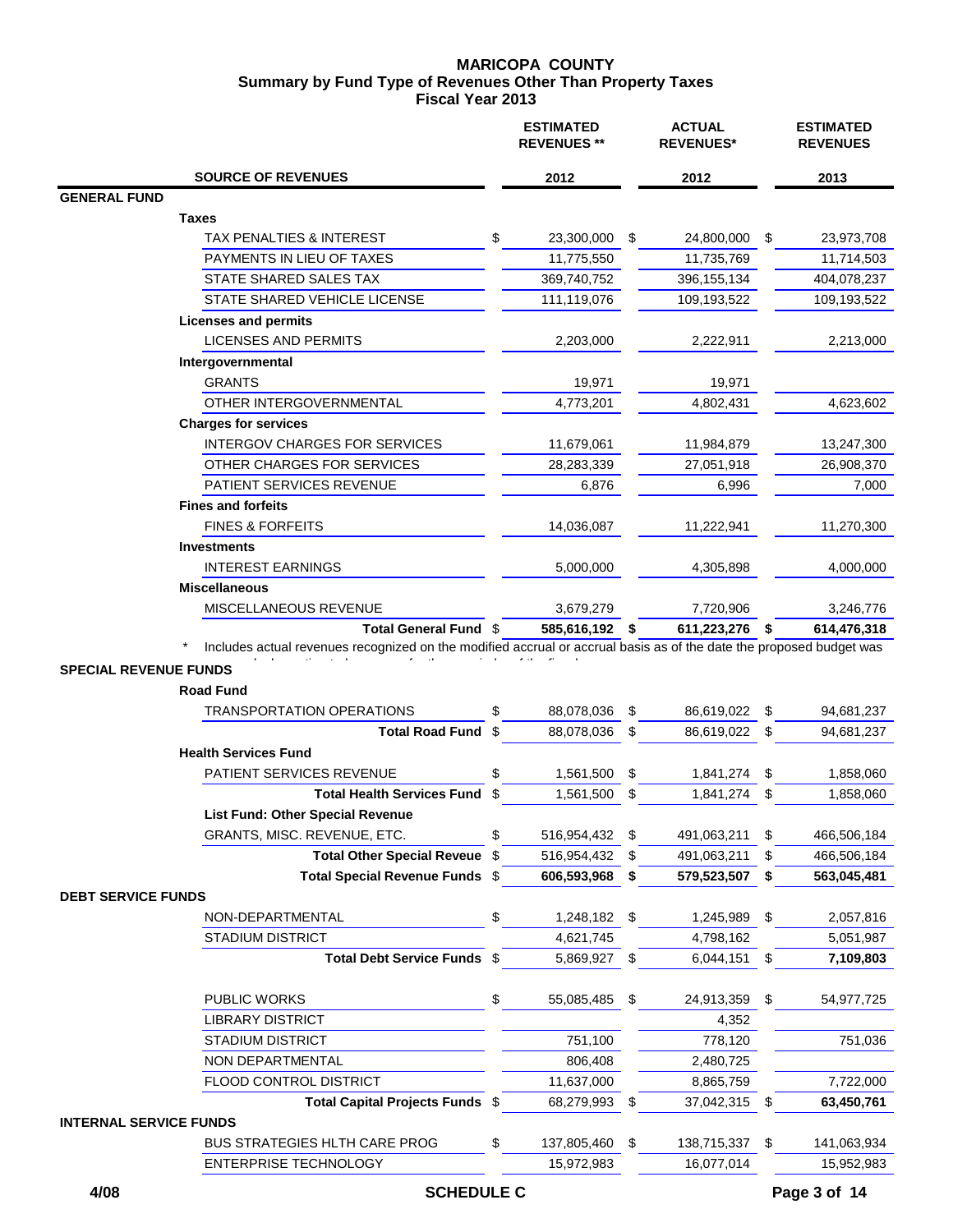## **MARICOPA COUNTY Fiscal Year 2013 Summary by Fund Type of Revenues Other Than Property Taxes**

|                           |                                                                                                                        |     | <b>ESTIMATED</b><br><b>REVENUES**</b> |    | <b>ACTUAL</b><br><b>REVENUES*</b> |      | <b>ESTIMATED</b><br><b>REVENUES</b> |
|---------------------------|------------------------------------------------------------------------------------------------------------------------|-----|---------------------------------------|----|-----------------------------------|------|-------------------------------------|
|                           | <b>SOURCE OF REVENUES</b>                                                                                              |     | 2012                                  |    | 2012                              |      | 2013                                |
|                           | <b>MATERIALS MANAGEMENT</b>                                                                                            |     | 806,795                               |    | 719,529                           |      | 761,464                             |
|                           | <b>EQUIPMENT SERVICES</b>                                                                                              |     | 18,877,681                            |    | 17,421,543                        |      | 16,682,320                          |
|                           | <b>RISK MANAGEMENT</b>                                                                                                 |     | 16,231,190                            |    | 16,354,043                        |      | 22,500,000                          |
|                           | <b>Total Internal Service Funds</b>                                                                                    | S   | 189,694,109                           | £. | 189,287,466                       | S    | 196,960,701                         |
| <b>ELIMINATIONS FUNDS</b> |                                                                                                                        |     |                                       |    |                                   |      |                                     |
|                           | <b>ELIMINATIONS</b>                                                                                                    | \$  | (190, 032, 232)                       | \$ | (189, 298, 204)                   | - \$ | (165, 625, 714)                     |
|                           | <b>Total Eliminations Funds</b>                                                                                        | -SS | (190, 032, 232)                       | \$ | (189, 298, 204)                   | \$   | (165,625,714)                       |
|                           | <b>TOTAL ALL FUNDS</b>                                                                                                 |     | 1,266,021,957                         |    | 1,233,822,511                     |      | 1,279,417,350                       |
| $\star$                   | includes astrological constant and the second location and constant and secondary and the data the proposal budget was |     |                                       |    |                                   |      |                                     |

 \* Includes actual revenues recognized on the modified accrual or accrual basis as of the date the proposed budget was

\*\* Includes revenues from adopted budget plus any approved adjustments

 \* Includes actual revenues recognized on the modified accrual or accrual basis as of the date the proposed budget was prepared, plus estimated revenues for the remainder of the fiscal year.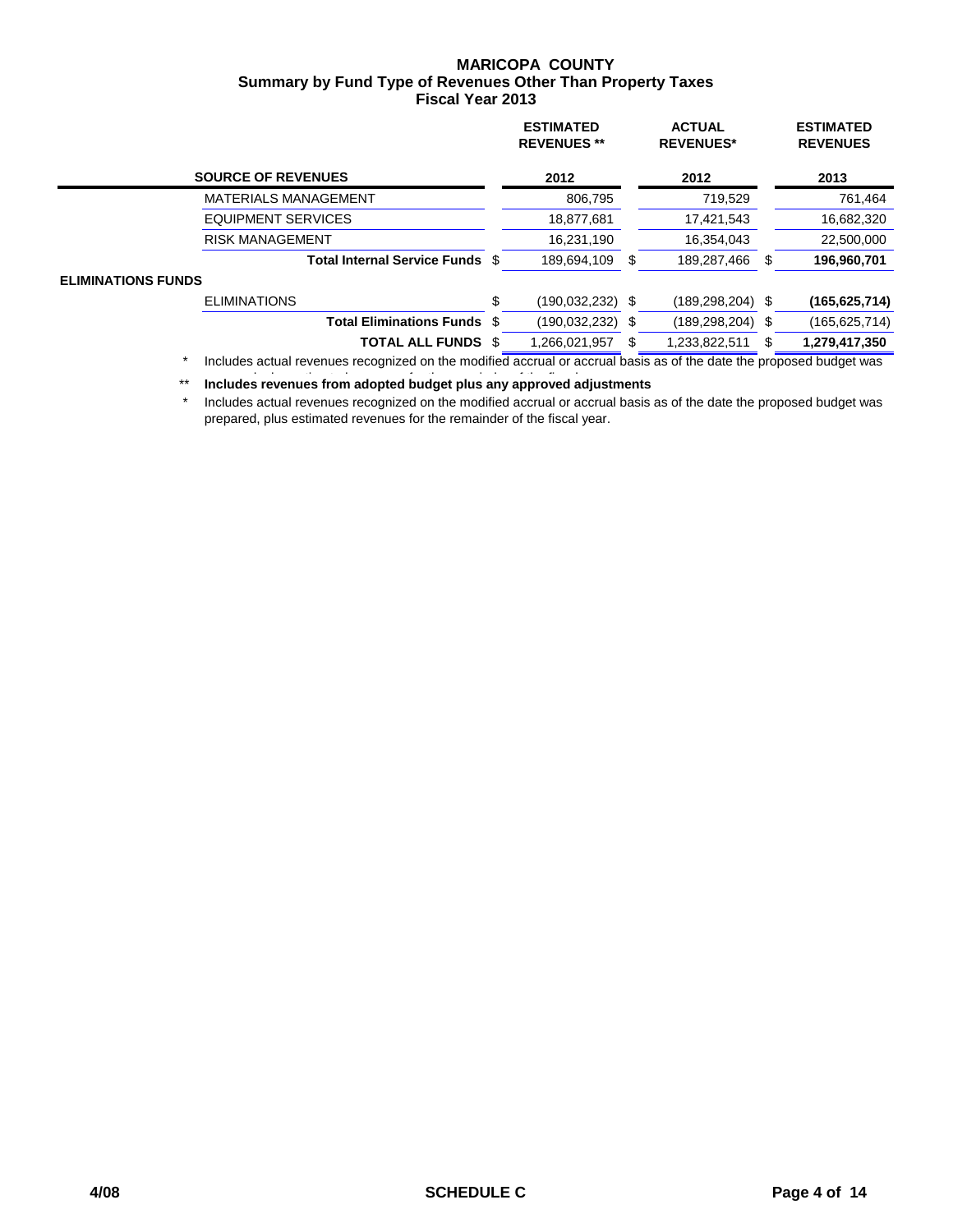## **MARICOPA COUNTY**

**Fiscal Year 2013 Summary by Fund Type of Other Financing Sources/<Uses> and Interfund Transfers**

|                                     |                |                | 2013         | <b>OTHER FINANCING</b> | <b>INTERFUND TRANSFERS</b> | 2013 |                 |
|-------------------------------------|----------------|----------------|--------------|------------------------|----------------------------|------|-----------------|
| <b>FUND</b>                         |                | <b>SOURCES</b> |              | <uses></uses>          | IN                         |      | $<$ OUT $>$     |
|                                     |                |                |              |                        |                            |      |                 |
| <b>GENERAL FUND</b>                 |                |                |              |                        |                            |      |                 |
| <b>COUNTY MANAGER</b>               | $\mathfrak{S}$ |                | $\mathbb{S}$ |                        | \$                         | \$   |                 |
| <b>NON DEPARTMENTAL</b>             |                |                |              |                        |                            |      | 246,215,295     |
| <b>PUBLIC HEALTH</b>                |                |                |              |                        |                            |      | 30,000          |
| Total General Fund \$               |                |                |              |                        |                            |      | 246,245,295     |
|                                     |                |                |              |                        |                            |      |                 |
| <b>SPECIAL REVENUE FUNDS</b>        |                |                |              |                        |                            |      |                 |
| <b>PARKS AND RECREATION</b>         | \$             |                |              |                        | \$<br>$35,050$ \$          |      | 35.050          |
| <b>NON DEPARTMENTAL</b>             |                |                |              |                        | 170,497,876                |      | 21,958,340      |
| <b>ANIMAL CARE AND CONTROL</b>      |                |                |              |                        | 13,500                     |      | 1,140,444       |
| <b>PUBLIC HEALTH</b>                |                |                |              |                        | 30,000                     |      |                 |
| <b>TRANSPORTATION</b>               |                | 200,000        |              |                        |                            |      | 48,134,797      |
| <b>FLOOD CONTROL DISTRICT</b>       |                |                |              |                        |                            |      | 54,098,533      |
| <b>STADIUM DISTRICT</b>             |                |                |              |                        | 115,500                    |      | 2,084,520       |
| <b>LIBRARY DISTRICT</b>             |                |                |              |                        | 2,630,711                  |      | 13,195,629      |
| Total Special Revenue Funds \$      |                | 200,000 \$     |              |                        | 173,322,637                |      | 140,647,313     |
|                                     |                |                |              |                        |                            |      |                 |
| <b>DEBT SERVICE FUNDS</b>           |                |                |              |                        |                            |      |                 |
| <b>NON DEPARTMENTAL</b>             |                |                | \$           |                        | 31,248,230 \$              |      |                 |
| <b>STADIUM DISTRICT</b>             |                |                |              |                        | 1,200,000                  |      | 115,500         |
| Total Debt Service Funds \$         |                |                |              |                        | 32,448,230 \$              |      | 115,500         |
|                                     |                |                |              |                        |                            |      |                 |
| <b>CAPITAL PROJECTS FUNDS</b>       |                |                |              |                        |                            |      |                 |
| <b>FLOOD CONTROL DISTRICT</b>       | $\frac{1}{2}$  |                |              |                        | 54,098,533                 | \$   |                 |
| <b>FLOOD CONTROL DISTRICT</b>       |                |                |              |                        | 10,564,918                 |      |                 |
| <b>NON DEPARTMENTAL</b>             |                |                |              |                        | 182,028,552                |      | 124,094,494     |
| <b>TRANSPORTATION</b>               |                |                |              |                        | 48,134,797                 |      |                 |
| <b>STADIUM DISTRICT</b>             |                |                |              |                        | 884,520                    |      |                 |
| Total Capital Projects Funds \$     |                |                | \$.          |                        | 295,711,320 \$             |      | 124,094,494     |
|                                     |                |                |              |                        |                            |      |                 |
| <b>INTERNAL SERVICE FUNDS</b>       |                |                |              |                        |                            |      |                 |
| <b>RISK MANAGEMENT</b>              |                |                |              |                        | 9,620,415                  | \$   |                 |
| <b>Total Internal Service Funds</b> |                |                |              |                        | $9,620,415$ \$             |      |                 |
|                                     |                |                |              |                        |                            |      |                 |
| <b>ELIMINATIONS FUNDS</b>           |                |                |              |                        |                            |      |                 |
| <b>ELIMINATIONS COUNTY</b>          | \$             |                | \$           |                        | \$<br>$(393, 438, 573)$ \$ |      | (393, 438, 573) |
| <b>COUNTY MANAGER</b>               |                |                |              |                        |                            |      |                 |
| <b>PARKS AND RECREATION</b>         |                |                |              |                        | (35,050)                   |      | (35,050)        |
| <b>TRANSPORTATION</b>               |                |                |              |                        | (48, 134, 797)             |      | (48, 134, 797)  |
| <b>FLOOD CONTROL DISTRICT</b>       |                |                |              |                        | (54,098,533)               |      | (54,098,533)    |
| <b>LIBRARY DISTRICT</b>             |                |                |              |                        | (13, 195, 629)             |      | (13, 195, 629)  |
| <b>STADIUM DISTRICT</b>             |                |                |              |                        | (2,200,020)                |      | (2,200,020)     |
| <b>Total Eliminations Funds \$</b>  |                |                | \$           |                        | \$<br>$(511, 102, 602)$ \$ |      | (511, 102, 602) |
|                                     |                |                |              |                        |                            |      |                 |
|                                     |                |                |              |                        |                            |      |                 |
| TOTAL ALL FUNDS \$                  |                | $200,000$ \$   |              |                        | \$                         | \$   |                 |
|                                     |                |                |              |                        |                            |      |                 |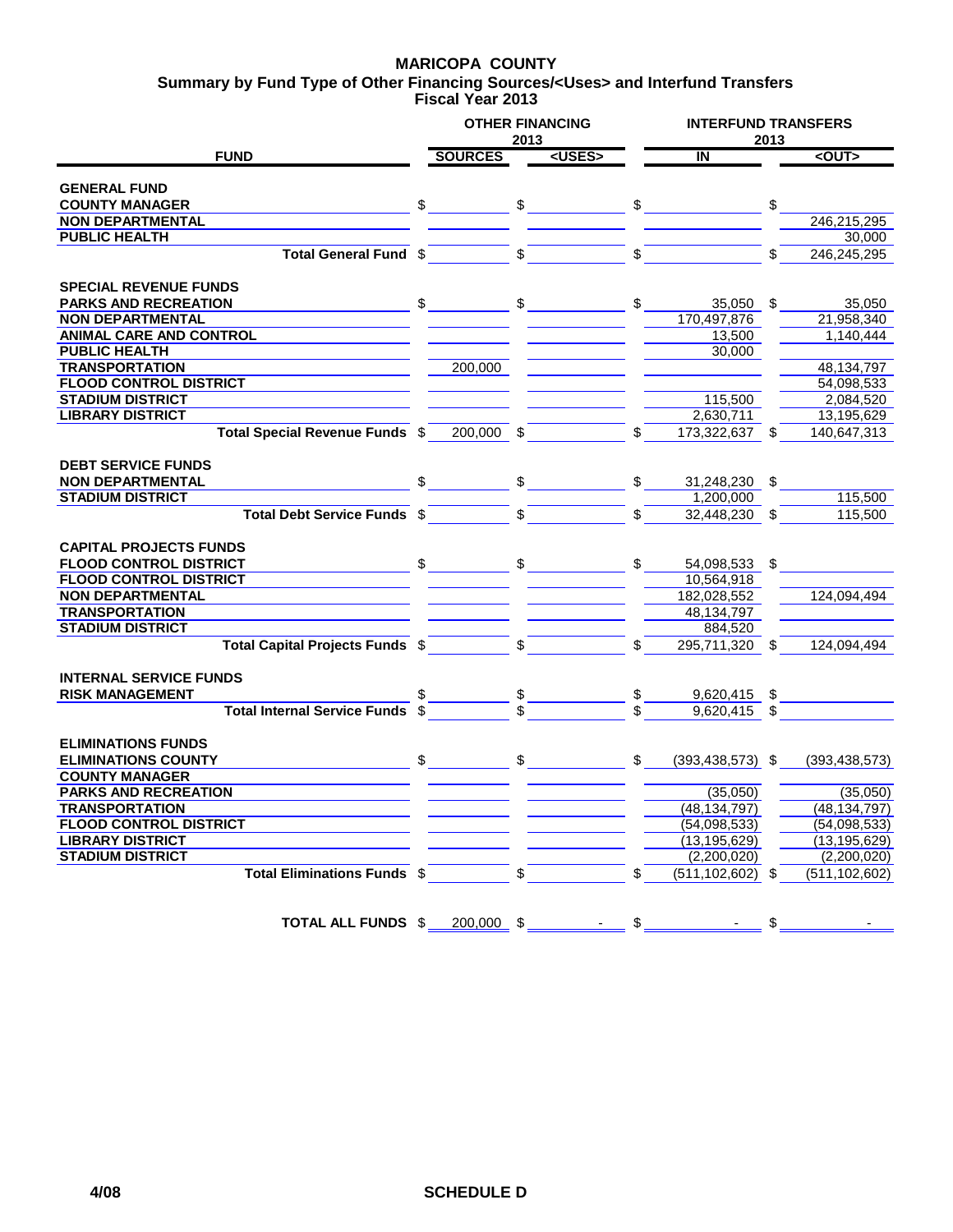#### **MARICOPA COUNTY Fiscal Year 2013 Summary by Department of Expenditures/Expenses Within Each Fund Type**

| <b>FUND/DEPARTMENT</b>                                                             | <b>ADOPTED</b><br><b>BUDGETED</b><br><b>EXPENDITURES/</b><br><b>EXPENSES</b><br>2012 | <b>EXPENDITURE/</b><br><b>EXPENSE</b><br><b>ADJUSTMENTS</b><br><b>APPROVED</b><br>2012 | <b>ACTUAL</b><br><b>EXPENDITURES/</b><br><b>EXPENSES*</b><br>2012 | <b>BUDGETED</b><br><b>EXPENDITURES/</b><br><b>EXPENSES</b><br>2013 |
|------------------------------------------------------------------------------------|--------------------------------------------------------------------------------------|----------------------------------------------------------------------------------------|-------------------------------------------------------------------|--------------------------------------------------------------------|
| <b>GENERAL FUND</b>                                                                |                                                                                      |                                                                                        |                                                                   |                                                                    |
| <b>ADULT PROBATION</b>                                                             | \$<br>54,654,939 \$                                                                  | $(3,921,266)$ \$                                                                       | 50,586,810 \$                                                     | 50.718.625                                                         |
| <b>AIR QUALITY</b>                                                                 | 1,373,295                                                                            |                                                                                        | 1,373,295                                                         | 1,163,703                                                          |
| ANIMAL CARE AND CONTROL                                                            | 257,903                                                                              |                                                                                        | 257,903                                                           | 257,903                                                            |
| ASSESSOR<br>BOARD OF SUPERVISORS DIST 1                                            | 23,327,979<br>355,672                                                                | (102, 013)<br>(1,031)                                                                  | 22,690,683<br>342.860                                             | 22,761,278<br>353,925                                              |
| <b>BOARD OF SUPERVISORS DIST 2</b>                                                 | 355,672                                                                              | (1,031)                                                                                | 348,717                                                           | 353,925                                                            |
| <b>BOARD OF SUPERVISORS DIST 3</b>                                                 | 355,672                                                                              | (1,031)                                                                                | 347,918                                                           | 353,925                                                            |
| BOARD OF SUPERVISORS DIST 4                                                        | 355.672                                                                              | (1,031)                                                                                | 345,041                                                           | 353,925                                                            |
| <b>BOARD OF SUPERVISORS DIST 5</b>                                                 | 355,672                                                                              | (1,031)                                                                                | 345,827                                                           | 353,925                                                            |
| <b>BUS STRATEGIES HLTH CARE PROG</b><br><b>CALL CENTER</b>                         | 233,003,139<br>1,573,565                                                             | 486,524<br>(4,529)                                                                     | 234,104,338<br>1,554,526                                          | 229,045,053<br>1,566,553                                           |
| <b>CLERK OF THE BOARD</b>                                                          | 1,608,755                                                                            | (4,075)                                                                                | 1,247,854                                                         | 1,502,751                                                          |
| CLERK OF THE SUPERIOR COURT                                                        | 30,561,351                                                                           | (153, 969)                                                                             | 28,682,761                                                        | 32,138,876                                                         |
| <b>CONSTABLES</b>                                                                  | 2,668,485                                                                            | 84,047                                                                                 | 2,680,400                                                         | 2,738,481                                                          |
| CONTRACT COUNSEL                                                                   | 25,893,853                                                                           | (8,615)                                                                                | 26,729,979                                                        | 28,135,306                                                         |
| <b>CORRECTIONAL HEALTH</b><br><b>COUNTY ATTORNEY</b>                               | 3,071,763<br>69,973,287                                                              | (6, 458)<br>(300, 492)                                                                 | 2,980,179<br>66,704,195                                           | 3,060,790<br>70,118,617                                            |
| <b>COUNTY MANAGER</b>                                                              | 4.972.449                                                                            | (55, 869)                                                                              | 3,238,113                                                         | 5,092,291                                                          |
| <b>EDUCATION SERVICE</b>                                                           | 2,087,883                                                                            | (6, 915)                                                                               | 2,041,070                                                         | 2,076,394                                                          |
| <b>ELECTIONS</b>                                                                   | 14.368.149                                                                           | (15, 178)                                                                              | 14,000,316                                                        | 20,694,170                                                         |
| <b>EMERGENCY MANAGEMENT</b>                                                        | 236,250                                                                              | (582)                                                                                  | 235.410                                                           | 235,265                                                            |
| <b>ENTERPRISE TECHNOLOGY</b><br><b>ENVIRONMENTAL SERVICES</b>                      | 8.577.982<br>4,326,249                                                               | (40, 701)<br>(11.403)                                                                  | 8,107,860<br>4,314,846                                            | 9,425,939<br>4,041,367                                             |
| <b>FACILITIES MANAGEMENT</b>                                                       | 45,214,270                                                                           | 2,337,929                                                                              | 37,761,971                                                        | 57,102,361                                                         |
| <b>FINANCE</b>                                                                     | 3,598,613                                                                            | (17, 277)                                                                              | 3,067,734                                                         | 3,476,572                                                          |
| <b>HUMAN RESOURCES</b>                                                             | 6.888.627                                                                            | (72, 199)                                                                              | 6,506,116                                                         | 6,612,353                                                          |
| <b>HUMAN SERVICES</b>                                                              | 2,260,912                                                                            |                                                                                        | 2,257,637                                                         | 2,360,912                                                          |
| <b>INTERNAL AUDIT</b><br><b>JUSTICE COURTS</b>                                     | 1,762,377<br>15,615,281                                                              | (7, 556)<br>(16, 472)                                                                  | 1,738,079<br>14,999,218                                           | 1,749,051<br>15,933,469                                            |
| <b>JUVENILE PROBATION</b>                                                          | 16,756,982                                                                           | (153, 408)                                                                             | 16,164,603                                                        | 16,088,443                                                         |
| LEGAL ADVOCATE                                                                     | 9,256,389                                                                            | (40, 427)                                                                              | 9,084,000                                                         | 9,208,322                                                          |
| <b>LEGAL DEFENDER</b>                                                              | 10,268,731                                                                           | (48, 171)                                                                              | 9,977,064                                                         | 10,382,036                                                         |
| MANAGEMENT AND BUDGET                                                              | 3,476,865                                                                            | (14,085)                                                                               | 3,242,292                                                         | 3,402,002                                                          |
| <b>MEDICAL EXAMINER</b><br>NON DEPARTMENTAL*                                       | 6,911,513                                                                            | (29, 774)<br>(5,204,372)                                                               | 6,752,369<br>26,568,874                                           | 7,553,083<br>192,672,962                                           |
| PARKS AND RECREATION                                                               | 175,308,337<br>1,098,011                                                             | (1,559)                                                                                | 1,096,312                                                         | 1,788,769                                                          |
| PLANNING AND DEVELOPMENT                                                           | 928,115                                                                              |                                                                                        | 461,640                                                           | 868,232                                                            |
| <b>PROCUREMENT</b>                                                                 | 2,099,903                                                                            | 195,233                                                                                | 1,788,523                                                         | 2,481,282                                                          |
| PUBLIC ADVOCATE                                                                    | 5,989,844                                                                            | (27, 492)                                                                              | 5,830,806                                                         | 6,887,581                                                          |
| PUBLIC DEFENDER<br>PUBLIC FIDUCIARY                                                | 32.986.216<br>3,100,020                                                              | (152.057)                                                                              | 32,604,328<br>2,795,933                                           | 33.390.238<br>2,954,764                                            |
| PUBLIC HEALTH                                                                      | 11,034,496                                                                           | (12,009)<br>(46,999)                                                                   | 10,230,959                                                        | 10.873.279                                                         |
| <b>RECORDER</b>                                                                    | 2.251.263                                                                            | (7, 852)                                                                               | 2,167,963                                                         | 2,191,256                                                          |
| <b>RESEARCH AND REPORTING</b>                                                      | 362,739                                                                              | (1,600)                                                                                | 285,346                                                           | 362,280                                                            |
| <b>SHERIFF</b>                                                                     | 74,452,020                                                                           | 3,515,702                                                                              | 75,899,341                                                        | 76,581,858                                                         |
| SUPERIOR COURT                                                                     | 76,556,676                                                                           | (380,374)                                                                              | 75,469,905                                                        | 76,863,493                                                         |
| <b>TREASURER</b><br>WASTE RESOURCES AND RECYCLING                                  | 4,267,568                                                                            |                                                                                        | 4,216,467                                                         | 4,651,628<br>2,694,923                                             |
| Total General Fund \$                                                              | 996,761,404 \$                                                                       | $(4,251,468)$ \$                                                                       | 824,228,381 \$                                                    | 1,035,674,136                                                      |
| * Non Departmental includes general contingency of<br><b>SPECIAL REVENUE FUNDS</b> | \$<br>43,260,131                                                                     | \$<br>(3, 357, 410)                                                                    | \$                                                                | \$<br>37,859,308                                                   |
| <b>ADULT PROBATION</b>                                                             | \$<br>23,645,110 \$                                                                  | 4,030,114 \$                                                                           | 27,236,592 \$                                                     | 28,826,673                                                         |
| AIR QUALITY                                                                        | 14,784,522                                                                           | 687,296                                                                                | 14,699,498                                                        | 15,264,062                                                         |
| ANIMAL CARE AND CONTROL<br>BUS STRATEGIES HLTH CARE PROG                           | 13,452,289<br>6,921,762                                                              |                                                                                        | 12,131,789<br>4,247,412                                           | 12,667,270<br>7,023,535                                            |
| CLERK OF THE SUPERIOR COURT                                                        | 11,756,620                                                                           | (294, 194)                                                                             | 8,749,996                                                         | 13,045,404                                                         |
| CORRECTIONAL HEALTH                                                                | 51,969,893                                                                           | 2,427,094                                                                              | 52,973,974                                                        | 53,916,537                                                         |
| <b>COUNTY ATTORNEY</b>                                                             | 17,735,873                                                                           | 3,596,600                                                                              | 17,132,923                                                        | 18,681,208                                                         |
| <b>COUNTY MANAGER</b>                                                              | 293,288                                                                              | 3,639,614                                                                              | 3,940,710                                                         | 289,975                                                            |
| <b>EDUCATION SERVICES</b>                                                          | 11,132,738                                                                           |                                                                                        | 8,968,317                                                         | 21,484,306                                                         |
| <b>ELECTIONS</b><br><b>EMERGENCY MANAGEMENT</b>                                    | 2,211,630<br>1,592,935                                                               | 144,934                                                                                | 100,203<br>1,372,625                                              | 2,158,820<br>1,734,726                                             |
| ENVIRONMENTAL SERVICES                                                             | 21,803,691                                                                           | 3,001,000                                                                              | 21,505,587                                                        | 22,609,816                                                         |
| FACILITIES MANAGEMENT                                                              | 27,069,503                                                                           | (8,894)                                                                                | 25,526,601                                                        | 33,027,331                                                         |
| FLOOD CONTROL DISTRICT                                                             | 37,426,423                                                                           |                                                                                        | 35,419,631                                                        | 34,124,369                                                         |
| HUMAN RESOURCES                                                                    | 49,262                                                                               | (182)                                                                                  | 49,071                                                            | 48,942                                                             |
| <b>HUMAN SERVICES</b><br>INTEGRATED CRIMINAL JUSTICE INFO                          | 61,048,848<br>1,282,863                                                              | 9,103,982<br>165,214                                                                   | 62,596,732<br>1,448,077                                           | 55,587,097<br>1,615,307                                            |
| <b>JUSTICE COURTS</b>                                                              | 9,330,385                                                                            |                                                                                        | 7,017,579                                                         | 8,350,751                                                          |
| JUVENILE PROBATION                                                                 | 42,460,376                                                                           | 109,347                                                                                | 35,318,056                                                        | 40,626,643                                                         |
| LEGAL ADVOCATE                                                                     | 63,348                                                                               |                                                                                        | 31,752                                                            | 60,764                                                             |
| <b>LEGAL DEFENDER</b>                                                              | 195,237                                                                              |                                                                                        | 90,160                                                            | 210,922                                                            |
| <b>LIBRARY DISTRICT</b>                                                            | 24,564,950                                                                           | 1,176,591                                                                              | 24,541,821                                                        | 25,627,596                                                         |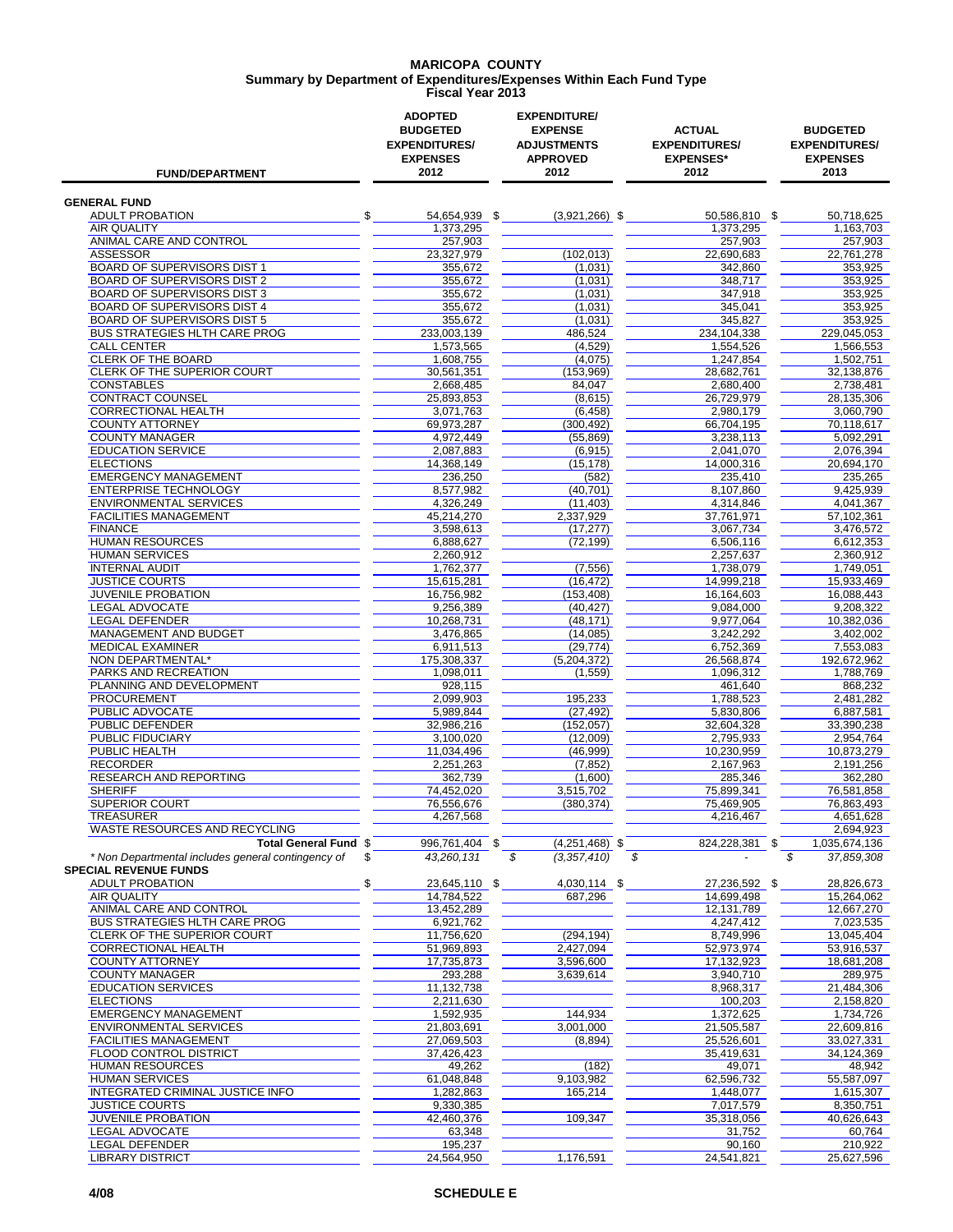#### **MARICOPA COUNTY Fiscal Year 2013 Summary by Department of Expenditures/Expenses Within Each Fund Type**

| <b>FUND/DEPARTMENT</b>                                                          | <b>ADOPTED</b><br><b>BUDGETED</b><br><b>EXPENDITURES/</b><br><b>EXPENSES</b><br>2012 | <b>EXPENDITURE/</b><br><b>EXPENSE</b><br><b>ADJUSTMENTS</b><br><b>APPROVED</b><br>2012 |               | <b>ACTUAL</b><br><b>EXPENDITURES/</b><br><b>EXPENSES*</b><br>2012 | <b>BUDGETED</b><br><b>EXPENDITURES/</b><br><b>EXPENSES</b><br>2013 |
|---------------------------------------------------------------------------------|--------------------------------------------------------------------------------------|----------------------------------------------------------------------------------------|---------------|-------------------------------------------------------------------|--------------------------------------------------------------------|
| <b>MEDICAL EXAMINER</b>                                                         | 160,140                                                                              |                                                                                        |               | 267,493                                                           | 115,864                                                            |
| NON DEPARTMENTAL                                                                | 73,834,466                                                                           | (2,552,398)                                                                            |               | 9,956,307                                                         | 83,896,687                                                         |
| <b>PARKS AND RECREATION</b>                                                     | 7,775,289                                                                            | 4.820                                                                                  |               | 7,398,541                                                         | 8,661,239                                                          |
| PLANNING AND DEVELOPMENT                                                        | 8,312,987                                                                            |                                                                                        |               | 8,073,295                                                         | 8,189,783                                                          |
| PUBLIC ADVOCATE                                                                 | 52,938                                                                               |                                                                                        |               | 8,177                                                             |                                                                    |
| PUBLIC DEFENDER                                                                 | 3,545,927                                                                            |                                                                                        |               | 2,545,663                                                         | 2,715,269                                                          |
| PUBLIC HEALTH                                                                   | 47,102,808                                                                           |                                                                                        |               | 44,992,590                                                        | 44,900,281                                                         |
| <b>PUBLIC WORKS</b>                                                             | 35,933,801                                                                           | (16,966)                                                                               |               | 34,367,481                                                        |                                                                    |
| <b>RECORDER</b>                                                                 | 6.944.738                                                                            |                                                                                        |               | 6.779.772                                                         | 5.021.738                                                          |
| <b>SHERIFF</b>                                                                  | 218,236,354                                                                          | 546,401                                                                                |               | 207,103,092                                                       | 203,427,529                                                        |
| <b>STADIUM DISTRICT</b>                                                         | 1.756.115                                                                            |                                                                                        |               | 1.479.956                                                         | 1.747.791                                                          |
| <b>SUPERIOR COURT</b>                                                           | 18,236,405                                                                           | (953, 838)                                                                             |               | 15,228,240                                                        | 15,334,460                                                         |
| <b>TRANSPORTATION</b>                                                           | 60,492,098                                                                           |                                                                                        |               | 56,909,345                                                        | 59,889,807                                                         |
| <b>TREASURER</b>                                                                | 304.341                                                                              |                                                                                        |               | 304.341                                                           | 304.341                                                            |
| <b>WASTE RESOURCES AND RECYCLING</b>                                            | 6,940,904                                                                            |                                                                                        |               | 7,113,702                                                         | 4,748,115                                                          |
| Total Special Revenue Funds \$                                                  | 870,420,857 \$                                                                       | 24,806,535 \$                                                                          |               | 767,627,101 \$                                                    | 835,934,958                                                        |
| * Non Departmental includes general contingency of<br><b>DEBT SERVICE FUNDS</b> | \$<br>51.205.082                                                                     | (7,905,172)<br>\$                                                                      | \$            |                                                                   | \$<br>29.793.329                                                   |
| NON DEPARTMENTAL                                                                | \$<br>19,408,417 \$                                                                  |                                                                                        | $\mathsf{\$}$ | 19,408,246 \$                                                     | 16,736,830                                                         |
| <b>STADIUM DISTRICT</b>                                                         | 6,631,968                                                                            |                                                                                        |               | 6.627.039                                                         | 6,634,544                                                          |
| Total Debt Service Funds \$                                                     | 26,040,385 \$                                                                        |                                                                                        | $\mathbb{S}$  | 26,035,285 \$                                                     | 23,371,374                                                         |
| <b>CAPITAL PROJECTS FUNDS</b><br>FLOOD CONTROL DISTRICT                         | \$<br>60,000,000 \$                                                                  |                                                                                        | \$            | 59,600,000 \$                                                     | 50,000,000                                                         |
| <b>NON DEPARTMENTAL</b>                                                         | 308.435.371                                                                          | (951, 985)                                                                             |               | 157.500.917                                                       | 282,865,632                                                        |
| <b>TRANSPORTATION</b>                                                           | 115,550,123                                                                          |                                                                                        |               | 86.535.636                                                        | 103.932.010                                                        |
| <b>STADIUM DISTRICT</b>                                                         | 3,000                                                                                | 2,000,000                                                                              |               | 2,003,000                                                         | 1,903,000                                                          |
| <b>Total Capital Projects Funds \$</b>                                          | 483.988.494 \$                                                                       | 1,048,015 \$                                                                           |               | 305,639,553 \$                                                    | 438,700,642                                                        |
| <b>INTERNAL SERVICE FUNDS</b>                                                   |                                                                                      |                                                                                        |               |                                                                   |                                                                    |
| BUS STRATEGIES HLTH CARE PROG \$                                                | 141,557,367 \$                                                                       |                                                                                        |               | $\frac{1}{2}$<br>130,463,494 \$                                   | 144,814,989                                                        |
| <b>ENTERPRISE TECHNOLOGY</b>                                                    | 17,814,490                                                                           |                                                                                        |               | 17,116,260                                                        | 17,494,345                                                         |
| <b>EQUIPMENT SERVICES</b>                                                       | 14,591,343                                                                           | 4.968.442                                                                              |               | 17,859,360                                                        | 16.599.674                                                         |
| <b>PROCUREMENT</b>                                                              | 804,333                                                                              |                                                                                        |               | 719,529                                                           | 761,464                                                            |
| <b>COUNTY MANAGER</b>                                                           | 13,000,000                                                                           |                                                                                        |               | 3,379,585                                                         |                                                                    |
| <b>RISK MANAGEMENT</b>                                                          | 43,912,696                                                                           | (6, 518)                                                                               |               | 36.068.241                                                        | 43,052,385                                                         |
| Total Internal Service Funds \$                                                 | 231,680,229 \$                                                                       | 4,961,924 \$                                                                           |               | 205,606,469 \$                                                    | 222,722,857                                                        |
| <b>ELIMINATIONS FUNDS</b><br><b>ELIMINATIONS</b>                                | $(185,063,790)$ \$                                                                   | $(4,968,442)$ \$                                                                       |               | $(189, 298, 204)$ \$                                              | (165, 625, 714)                                                    |
| <b>Total Eliminations Funds \$</b>                                              | $(185,063,790)$ \$                                                                   | $(4,968,442)$ \$                                                                       |               | $(189, 298, 204)$ \$                                              | (165, 625, 714)                                                    |
| <b>TOTAL ALL FUNDS \$</b>                                                       | 2,423,827,579 \$                                                                     | 21,596,564 \$                                                                          |               | 1.939.838.585 \$                                                  | 2.390.778.253                                                      |
|                                                                                 |                                                                                      |                                                                                        |               |                                                                   |                                                                    |

\* Includes actual expenditures/expenses recognized on the modified accrual or accrual basis as of the date the proposed budget was prepared, plus estimated expenditures/expenses for the remainder of the fiscal year.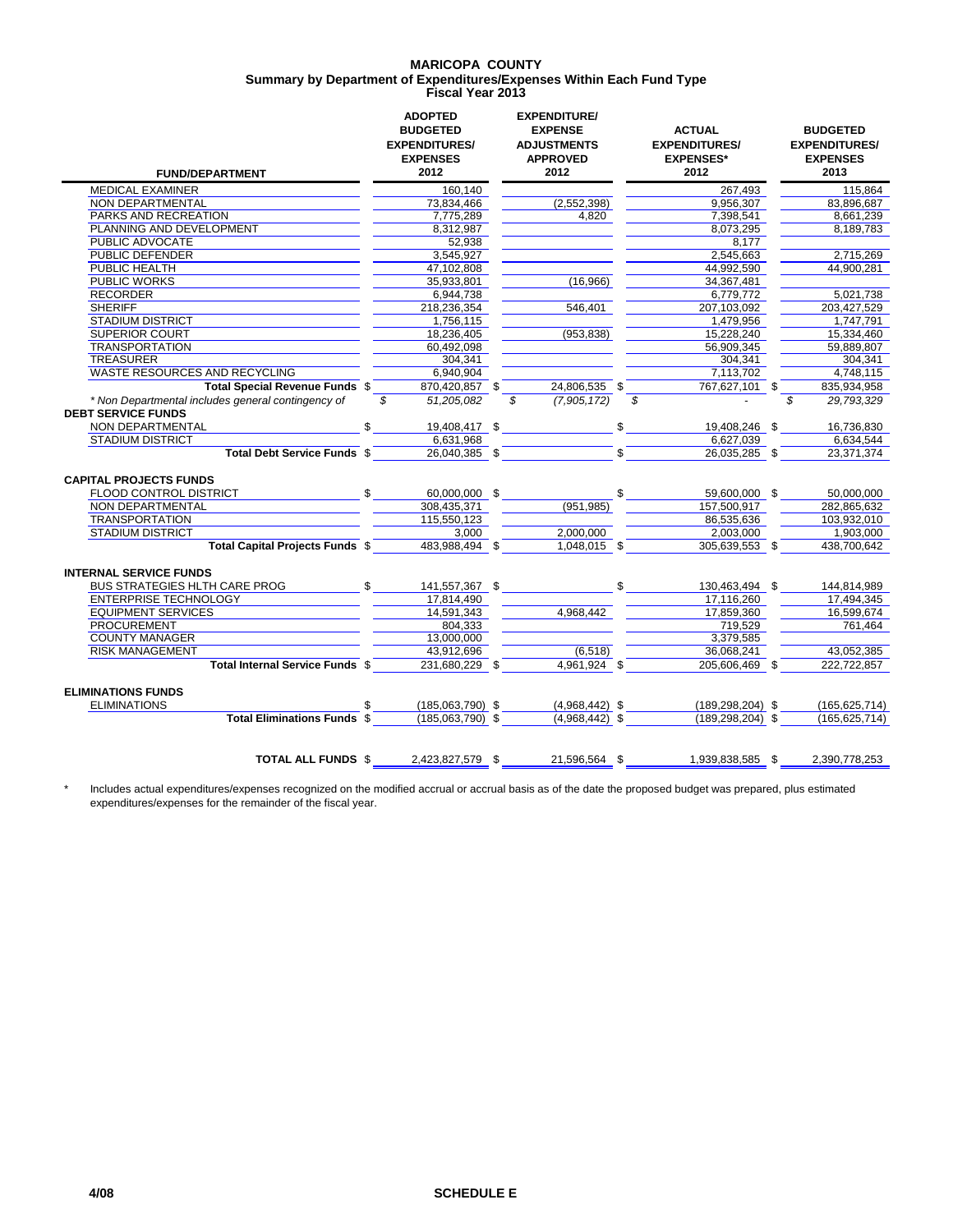| <b>DEPARTMENT/FUND</b>                                                                                                                                                                                                                                           | <b>ADOPTED</b><br><b>BUDGETED</b><br><b>EXPENDITURES/</b><br><b>EXPENSES</b><br>2012 | <b>EXPENDITURE/</b><br><b>EXPENSE</b><br><b>ADJUSTMENTS</b><br><b>APPROVED</b><br>2012 | ACTUAL<br><b>EXPENDITURES/</b><br><b>EXPENSES</b> *<br>2012 2013                                         | <b>BUDGETED</b><br><b>EXPENDITURES/</b><br><b>EXPENSES</b><br>2013 |
|------------------------------------------------------------------------------------------------------------------------------------------------------------------------------------------------------------------------------------------------------------------|--------------------------------------------------------------------------------------|----------------------------------------------------------------------------------------|----------------------------------------------------------------------------------------------------------|--------------------------------------------------------------------|
| <b>ADULT PROBATION:</b>                                                                                                                                                                                                                                          |                                                                                      |                                                                                        |                                                                                                          |                                                                    |
| ADULT PROBATION FEES                                                                                                                                                                                                                                             | $$13,177,506$ \$                                                                     |                                                                                        | $$12,990,862$ \$                                                                                         | 14,198,868                                                         |
| DETENTION OPERATIONS<br>ADULT PROBATION GRANTS                                                                                                                                                                                                                   | 6,028,224<br>4.439.380                                                               | 3,690,331<br>339,783                                                                   | 9,466,567<br>4.779.163                                                                                   | 11,070,427<br>3,557,378                                            |
| GENERAL                                                                                                                                                                                                                                                          | 54,654,939                                                                           | (3,921,266)                                                                            | 50,586,810                                                                                               | 50,718,625                                                         |
| Department Total \$                                                                                                                                                                                                                                              |                                                                                      | $78,300,049$ \$ 108,848 \$                                                             | 77.823.402 \$                                                                                            | 79,545,298                                                         |
|                                                                                                                                                                                                                                                                  |                                                                                      |                                                                                        |                                                                                                          |                                                                    |
| AIR QUALITY:                                                                                                                                                                                                                                                     |                                                                                      |                                                                                        |                                                                                                          |                                                                    |
| GENERAL <b>CONTRACT CONTRACT CONTRACT CONTRACT CONTRACT CONTRACT CONTRACT CONTRACT CONTRACT CONTRACT CONTRACT CONTRACT CONTRACT CONTRACT CONTRACT CONTRACT CONTRACT CONTRACT CONTRACT CONTRACT CONTRACT CONTRACT CONTRACT CONTRA</b><br>AIR QUALITY FEES         | $$ 1,373,295$ \$<br>11,591,040                                                       | 63,000                                                                                 | $\mathsf{\$}$<br>1,373,295 \$<br>11,506,016                                                              | 1,163,703<br>11,494,587                                            |
| AIR QUALITY GRANT                                                                                                                                                                                                                                                | 3,193,482                                                                            | 624,296                                                                                | 3,193,482                                                                                                | 3,769,475                                                          |
|                                                                                                                                                                                                                                                                  | Department Total \$ _____ 16,157,817 \$                                              | 687,296 \$                                                                             | 16,072,793 \$                                                                                            | 16,427,765                                                         |
|                                                                                                                                                                                                                                                                  |                                                                                      |                                                                                        |                                                                                                          |                                                                    |
| ANIMAL CARE AND CONTROL:                                                                                                                                                                                                                                         |                                                                                      |                                                                                        |                                                                                                          |                                                                    |
| ANIMAL CONTROL FIELD OPERATION \$<br>ANIMAL CONTROL GRANTS                                                                                                                                                                                                       | 1,687,617                                                                            |                                                                                        | $3,440,503$ \$ $$$ 3,208,573 \$<br>1,070,876                                                             | 3,367,887<br>944,331                                               |
| ANIMAL CONTROL LICENSE SHELTER                                                                                                                                                                                                                                   | 8,324,169                                                                            |                                                                                        | 7,852,340                                                                                                | 8,355,052                                                          |
| GENERAL                                                                                                                                                                                                                                                          | 257.903                                                                              |                                                                                        | 257,903                                                                                                  | 257,903                                                            |
| Department Total \$                                                                                                                                                                                                                                              |                                                                                      | $13,710,192$ \$                                                                        | $\int$<br>$12,389,692$ \$                                                                                | 12,925,173                                                         |
|                                                                                                                                                                                                                                                                  |                                                                                      |                                                                                        |                                                                                                          |                                                                    |
| ASSESSOR:                                                                                                                                                                                                                                                        |                                                                                      | 23,327,979 \$ (102,013) \$                                                             |                                                                                                          | 22,761,278                                                         |
| GENERAL                                                                                                                                                                                                                                                          | $\sqrt{2}$<br>Department Total \$23,327,979 \$200                                    |                                                                                        | 22,690,683 \$<br>$(102,013)$ \$ 22,690,683 \$                                                            | 22.761.278                                                         |
|                                                                                                                                                                                                                                                                  |                                                                                      |                                                                                        |                                                                                                          |                                                                    |
| BOARD OF SUPERVISORS DIST 1:                                                                                                                                                                                                                                     |                                                                                      |                                                                                        |                                                                                                          |                                                                    |
| GENERAL<br>Department Total \$                                                                                                                                                                                                                                   | $\frac{355,672}{355,672}$ \$                                                         | $\frac{(1,031)}{(1,031)}$ \$                                                           | $\frac{342,860}{342,860}$ \$                                                                             | 353.925                                                            |
|                                                                                                                                                                                                                                                                  |                                                                                      |                                                                                        |                                                                                                          | 353,925                                                            |
| BOARD OF SUPERVISORS DIST 2:                                                                                                                                                                                                                                     |                                                                                      |                                                                                        |                                                                                                          |                                                                    |
| GENERAL                                                                                                                                                                                                                                                          |                                                                                      |                                                                                        |                                                                                                          | 353,925                                                            |
| Department Total \$                                                                                                                                                                                                                                              | $\frac{355,672}{355,672}$ \$                                                         |                                                                                        | $\frac{(1,031)}{(1,031)}$ \$ 348,717 \$<br>$348,717$ \$                                                  | 353,925                                                            |
|                                                                                                                                                                                                                                                                  |                                                                                      |                                                                                        |                                                                                                          |                                                                    |
| BOARD OF SUPERVISORS DIST 3:                                                                                                                                                                                                                                     |                                                                                      |                                                                                        |                                                                                                          |                                                                    |
| <b>Department Total</b> \$<br><b>GENERAL EXECUTIVE SERVICE SERVICE SERVICE SERVICE SERVICE SERVICE SERVICE SERVICE SERVICE SERVICE SERVICE SERVICE SERVICE SERVICE SERVICE SERVICE SERVICE SERVICE SERVICE SERVICE SERVICE SERVICE SERVICE SERVICE SERVICE S</b> |                                                                                      |                                                                                        | $355,672$ \$ $(1,031)$ \$ $347,918$ \$<br>355,672 \$ $(1,031)$ \$ $347,918$ \$<br>$\frac{347,918}{9}$ \$ | 353,925<br>353,925                                                 |
|                                                                                                                                                                                                                                                                  |                                                                                      |                                                                                        |                                                                                                          |                                                                    |
| BOARD OF SUPERVISORS DIST 4:                                                                                                                                                                                                                                     |                                                                                      |                                                                                        |                                                                                                          |                                                                    |
| GENERAL                                                                                                                                                                                                                                                          | 355,672 \$                                                                           | $(1,031)$ \$                                                                           | 345,041 \$                                                                                               | 353,925                                                            |
| Department Total \$                                                                                                                                                                                                                                              | $\frac{355,672}{8}$ \$                                                               | $(1,031)$ \$                                                                           | $345,041$ \$                                                                                             | 353,925                                                            |
| BOARD OF SUPERVISORS DIST 5:                                                                                                                                                                                                                                     |                                                                                      |                                                                                        |                                                                                                          |                                                                    |
| GENERAL                                                                                                                                                                                                                                                          | 355,672 \$                                                                           | $(1,031)$ \$                                                                           | 345,827 \$                                                                                               | 353,925                                                            |
| Department Total \$                                                                                                                                                                                                                                              | $355,672$ \$                                                                         | $(1,031)$ \$                                                                           | 345.827 \$                                                                                               | 353,925                                                            |
|                                                                                                                                                                                                                                                                  |                                                                                      |                                                                                        |                                                                                                          |                                                                    |
| <b>BUS STRATEGIES HLTH CARE PROG:</b><br><b>GENERAL</b>                                                                                                                                                                                                          | \$                                                                                   | 486,524 \$                                                                             |                                                                                                          | 229,045,053                                                        |
| PUBLIC HEALTH GRANTS                                                                                                                                                                                                                                             | 233,003,139 \$<br>6,921,762                                                          |                                                                                        | 234,104,338 \$<br>4,247,412                                                                              | 7,023,535                                                          |
| <b>CMG MEDICAL</b>                                                                                                                                                                                                                                               | 38,798,632                                                                           |                                                                                        | 37,927,574                                                                                               | 45,759,309                                                         |
| CMG LOW OPTION                                                                                                                                                                                                                                                   | 1,201,113                                                                            |                                                                                        | 874,356                                                                                                  |                                                                    |
| <b>OAP IN</b>                                                                                                                                                                                                                                                    | 17,985,367                                                                           |                                                                                        | 12.853.432                                                                                               |                                                                    |
| <b>OAP MEDICAL</b><br>OAP LOW OPTION                                                                                                                                                                                                                             | 29,754,654                                                                           |                                                                                        | 28,072,617<br>1,621,048                                                                                  | 44,117,011                                                         |
| CHOICE FUND H.S.A.                                                                                                                                                                                                                                               | 2,187,205<br>5,514,104                                                               |                                                                                        | 7,268,945                                                                                                | 12,239,116                                                         |
| FI DENTAL PPO                                                                                                                                                                                                                                                    | 4,997,323                                                                            |                                                                                        | 4,931,125                                                                                                | 4,791,276                                                          |
| COINSURANCE PHARMACY                                                                                                                                                                                                                                             | 11,358,884                                                                           |                                                                                        | 12,973,092                                                                                               | 12,584,880                                                         |
| <b>CONSUMER CHOICE</b>                                                                                                                                                                                                                                           | 1,711,120                                                                            |                                                                                        | 1,738,772                                                                                                |                                                                    |
| <b>70 PERCENT STD</b>                                                                                                                                                                                                                                            |                                                                                      |                                                                                        |                                                                                                          |                                                                    |
| <b>60 PERCENT STD</b><br>50 PERCENT STD                                                                                                                                                                                                                          | 2,173,104<br>477,494                                                                 |                                                                                        | 1,408,807<br>226,595                                                                                     | 1,625,925<br>304,556                                               |
| <b>40 PERCENT STD</b>                                                                                                                                                                                                                                            | 234,901                                                                              |                                                                                        | 69,184                                                                                                   | 142,180                                                            |
| BEHAVIORAL HEALTH                                                                                                                                                                                                                                                | 2,104,872                                                                            |                                                                                        | 1,636,836                                                                                                | 1,889,896                                                          |
| <b>WELLNESS</b>                                                                                                                                                                                                                                                  | 3,693,698                                                                            |                                                                                        | 972,990                                                                                                  | 3,939,061                                                          |
| <b>CONTRACT ADMINISTRATION</b>                                                                                                                                                                                                                                   | 381,852                                                                              |                                                                                        | 351,946                                                                                                  |                                                                    |
| MED INCENTIVE AND PENALTIES                                                                                                                                                                                                                                      |                                                                                      |                                                                                        |                                                                                                          |                                                                    |
| BENEFIT ADMINISTRATION<br><b>ONSITE PHARMACY CLINIC</b>                                                                                                                                                                                                          | 3,370,482                                                                            |                                                                                        | 2,002,315                                                                                                | 2,297,297<br>1,232,000                                             |
| FLEX SPENDING HEALTH                                                                                                                                                                                                                                             | 2,804,131                                                                            |                                                                                        | 2,526,769                                                                                                | 2,585,420                                                          |
| FLEX SPENDING DEP CARE                                                                                                                                                                                                                                           | 989,885                                                                              |                                                                                        | 758,952                                                                                                  | 801,898                                                            |
| <b>VISION</b>                                                                                                                                                                                                                                                    | 1,327,632                                                                            |                                                                                        | 1,421,301                                                                                                | 1,537,504                                                          |
| STAND ALONE VISION                                                                                                                                                                                                                                               |                                                                                      |                                                                                        | 30,649                                                                                                   |                                                                    |
| FI PREPAID DENTAL                                                                                                                                                                                                                                                | 418,926                                                                              |                                                                                        | 381,990                                                                                                  | 396,386                                                            |
| FI LIFE AND AD AND D<br>SUPPLEMENTAL LIFE                                                                                                                                                                                                                        | 1,130,769<br>3,880,123                                                               |                                                                                        | 1,058,341<br>3,654,646                                                                                   | 330,175<br>2,831,922                                               |
|                                                                                                                                                                                                                                                                  |                                                                                      |                                                                                        |                                                                                                          |                                                                    |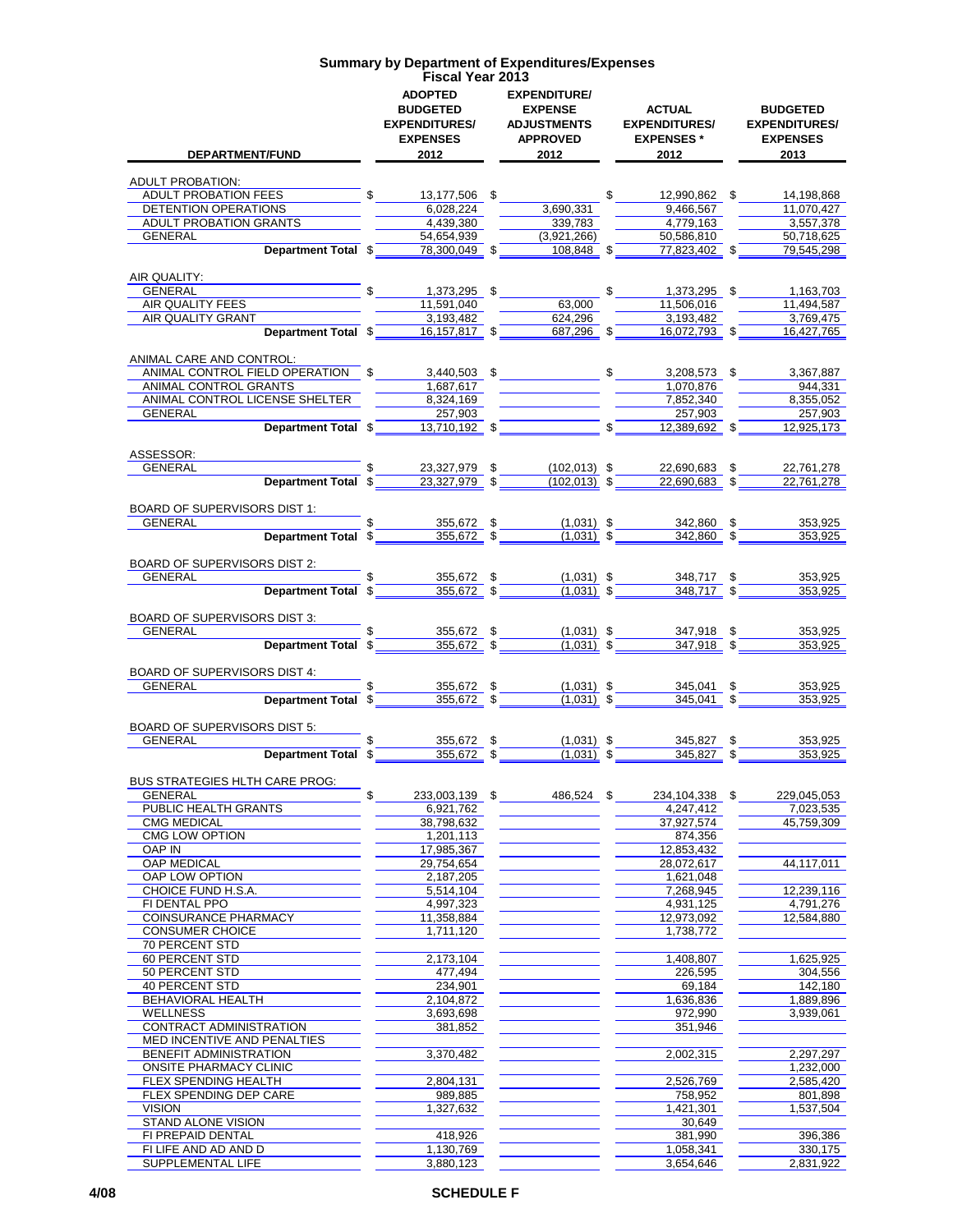|                                                             | <b>ADOPTED</b><br><b>BUDGETED</b><br><b>EXPENDITURES/</b><br><b>EXPENSES</b> |      | <b>EXPENDITURE/</b><br><b>EXPENSE</b><br><b>ADJUSTMENTS</b><br><b>APPROVED</b> |     | <b>ACTUAL</b><br><b>EXPENDITURES/</b><br><b>EXPENSES*</b> |     | <b>BUDGETED</b><br><b>EXPENDITURES/</b><br><b>EXPENSES</b> |
|-------------------------------------------------------------|------------------------------------------------------------------------------|------|--------------------------------------------------------------------------------|-----|-----------------------------------------------------------|-----|------------------------------------------------------------|
| <b>DEPARTMENT/FUND</b>                                      | 2012                                                                         |      | 2012                                                                           |     | 2012                                                      |     | 2013                                                       |
| <b>EMPLOYEE ASSISTANCE</b><br>SI DENTAL                     | 206,332                                                                      |      |                                                                                |     | 204,053<br>3.783.691                                      |     | 201,617<br>3.672.387                                       |
| <b>DEPENDENT LIFE</b>                                       | 3,573,945<br>506.927                                                         |      |                                                                                |     | 496.264                                                   |     | 254.957                                                    |
| <b>VOLUNTARY BENEFITS</b>                                   | 285,492                                                                      |      |                                                                                |     | 591.427                                                   |     | 617.672                                                    |
| <b>CIGNA FOR SENIORS</b>                                    | 488,400                                                                      |      |                                                                                |     | 625.777                                                   |     | 662,544                                                    |
| <b>ELIMINATIONS</b>                                         |                                                                              |      |                                                                                |     |                                                           |     | (1,070,000)                                                |
| Department Total \$                                         | 381.482.268                                                                  | \$   | 486.524                                                                        | \$  | 368.815.244                                               |     | 379.813.577                                                |
|                                                             |                                                                              |      |                                                                                |     |                                                           |     |                                                            |
| <b>CALL CENTER:</b>                                         |                                                                              |      |                                                                                |     |                                                           |     |                                                            |
| <b>GENERAL</b>                                              | 1,573,565                                                                    | \$   | $(4,529)$ \$                                                                   |     | 1,554,526                                                 |     | 1,566,553                                                  |
| Department Total \$                                         | 1,573,565                                                                    | \$   | $(4,529)$ \$                                                                   |     | 1,554,526                                                 |     | 1,566,553                                                  |
|                                                             |                                                                              |      |                                                                                |     |                                                           |     |                                                            |
| <b>CLERK OF THE BOARD:</b>                                  |                                                                              |      |                                                                                |     |                                                           |     |                                                            |
| <b>GENERAL</b>                                              | 1,608,755                                                                    | \$   | $(4,075)$ \$                                                                   |     | 1,247,854                                                 | \$. | 1,502,751                                                  |
| <b>Department Total</b>                                     | 1,608,755                                                                    | - \$ | $(4,075)$ \$                                                                   |     | 1,247,854                                                 |     | 1.502.751                                                  |
|                                                             |                                                                              |      |                                                                                |     |                                                           |     |                                                            |
| <b>CLERK OF THE SUPERIOR COURT:</b>                         |                                                                              |      |                                                                                |     |                                                           |     |                                                            |
| <b>CHILD SUPPORT ENHANCEMENT</b>                            | 45,900                                                                       |      |                                                                                |     | 30.771                                                    |     | 100,000                                                    |
| CLERK OF COURT FILL THE GAP                                 | 2.633.772                                                                    |      | (294, 194)                                                                     |     | 2,254,497                                                 |     | 2,345,688                                                  |
| CLERK OF THE COURT EDMS<br><b>CLERK OF THE COURT GRANTS</b> | 3.758.000                                                                    |      |                                                                                |     | 2.891.810                                                 |     | 5,700,000                                                  |
| <b>COURT DOCUMENT RETRIEVAL</b>                             | 1.834.948                                                                    |      |                                                                                |     | 1.542.190                                                 |     | 1.389.716                                                  |
| <b>GENERAL</b>                                              | 2,309,000                                                                    |      | (153,969)                                                                      |     | 1,479,037                                                 |     | 2,335,000<br>32.138.876                                    |
| <b>JUDICIAL ENHANCEMENT</b>                                 | 30,561,351<br>1,100,000                                                      |      |                                                                                |     | 28,682,761<br>505,579                                     |     | 1,100,000                                                  |
| <b>VICTIM LOCATION</b>                                      | 75.000                                                                       |      |                                                                                |     | 46.112                                                    |     | 75.000                                                     |
| Department Total \$                                         | 42,317,971                                                                   | \$   | $(448, 163)$ \$                                                                |     | $37,432,757$ \$                                           |     | 45,184,280                                                 |
|                                                             |                                                                              |      |                                                                                |     |                                                           |     |                                                            |
| <b>CONSTABLES:</b>                                          |                                                                              |      |                                                                                |     |                                                           |     |                                                            |
| <b>GENERAL</b>                                              | 2,668,485                                                                    | \$   | 84,047                                                                         | \$. | 2,680,400                                                 | \$. | 2,738,481                                                  |
| <b>Department Total</b>                                     | 2.668.485                                                                    | \$   | 84.047                                                                         | \$. | 2.680.400                                                 | \$. | 2,738,481                                                  |
|                                                             |                                                                              |      |                                                                                |     |                                                           |     |                                                            |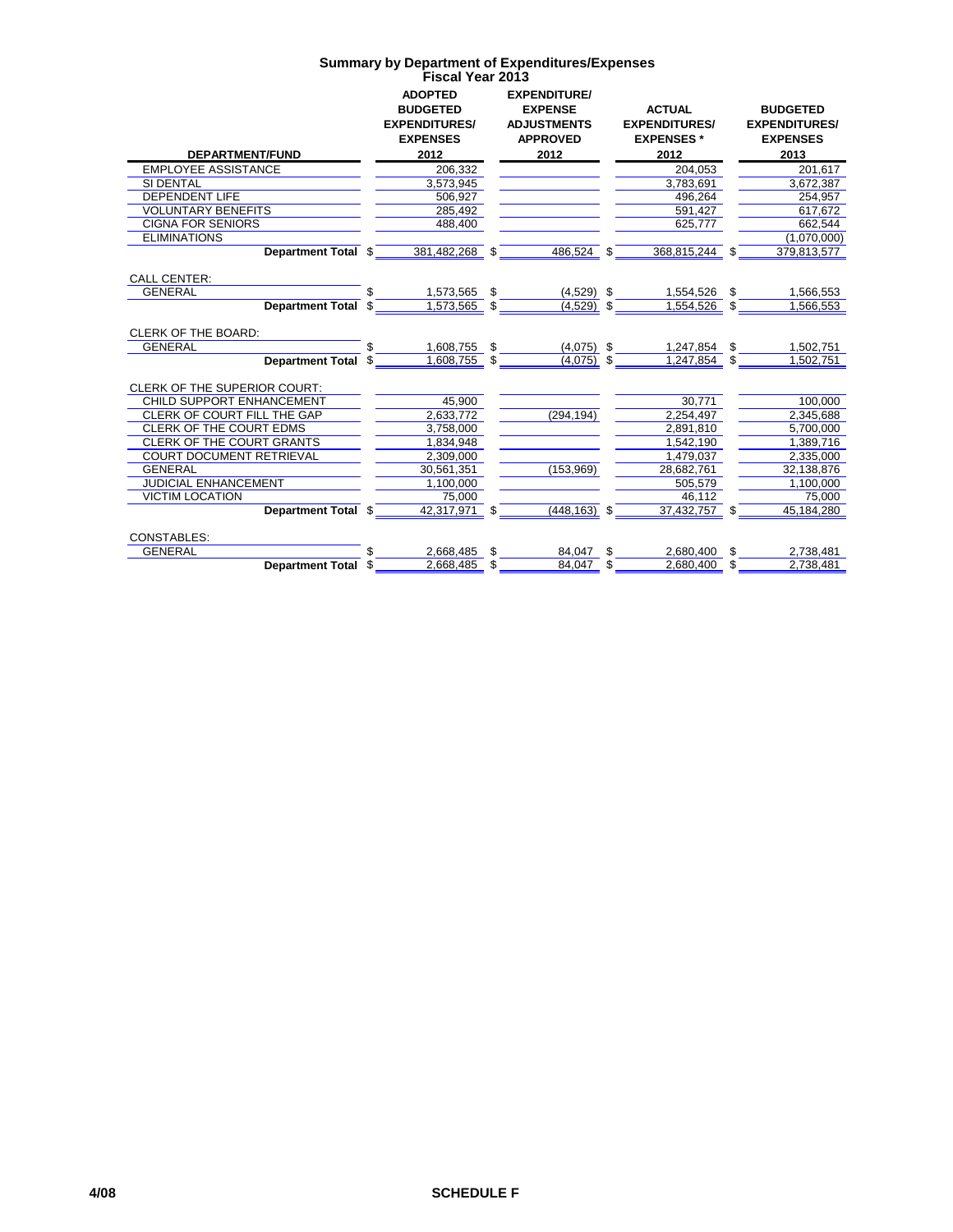#### **ADOPTED BUDGETED EXPENDITURES/ EXPENSES EXPENDITURE/ EXPENSE ADJUSTMENTS APPROVED ACTUAL EXPENDITURES/ EXPENSES \* BUDGETED EXPENDITURES/ EXPENSES DEPARTMENT/FUND 2012 2012 2012 2013 Summary by Department of Expenditures/Expenses Fiscal Year 2013** CORRECTIONAL HEALTH:  $\frac{\text{CORRECTIONAL HEALTH GRANT}}{\text{DEFINION} \text{ OPERATIONS}}$  \$ $\frac{50,000}{51,919,893}$  \$ $\frac{49,983}{52,923,991}$  \$ $\frac{50,000}{53,866,537}$ DETENTION OPERATIONS 51,919,893 2,427,094 52,923,991 53,866,537<br>GENERAL 3,071,763 6.458) 53,080,790 52,980,179 3,060,790 GENERAL 3,071,763 (6,458) 2,980,179 3,060,790 **Department Total** \$ 55,041,656 \$ 2,420,636 \$ 55,954,153 \$ 56,977,327 CONTRACT COUNSEL: GENERAL \$ 25,893,853 \$ (8,615) \$ 26,729,979 \$ 28,135,306 **Department Total**  $\sqrt[3]{\hspace{1cm}}$  **25,893,853**  $\sqrt[3]{\hspace{1cm}}$  8,615)  $\sqrt[3]{\hspace{1cm}}$  26,729,979  $\sqrt[3]{\hspace{1cm}}$  28,135,306 COUNTY ATTORNEY: CHECK ENFORCEMENT PROGRAM  $$346,000$   $$30,000$   $$389,300$   $$317,923$   $$307,702$   $$389,702$   $$361,000$   $$389,300$   $$4,867,702$   $$2,047,134$ COUNTY ATTORNEY FILL THE GAP 1,792,043 389,300 1,867,702  $\overline{COMITY\ ATTORNEY\ GRANTS}$   $\overline{6,747,174}$   $\overline{6,747,174}$   $\overline{6,000,000}$   $\overline{6,000,000}$   $\overline{6,0017,981}$   $\overline{6,017,981}$   $\overline{6,915,128}$   $\overline{6,915,128}$   $\overline{6,915,128}$   $\overline{6,915,128}$   $\overline{6,915,128}$   $\overline{6,915,128}$  $\overline{\text{COUNTY} \text{ ATTORN EY RICO}}$   $\overline{\text{CREM} \text{ JUSTICE ENHANCEMENT}}$   $\overline{\text{A},056,900}}$   $\overline{\text{A},056,900}}$   $\overline{\text{A23,400}}$ CRIM JUSTICE ENHANCEMENT 1,056,900 829,700 829,700 1,728,835 DIVERSION 1,653,756 2,224,200 2,071,003 2,871,162 GENERAL 69,973,287 (300,492) 66,704,195 70,118,617 VICTIM COMP AND ASSISTANCE 100,000 100,000 100,000 11.683 135,000 VICTIM COMP RESTITUTION INT <br>Department Total  $\frac{23,610}{87,709,160}$   $\frac{23,296,108}{3,296,108}$   $\frac{23,610}{83,837,118}$   $\frac{40,000}{83,799,825}$ **Department Total \$ 87,709,160 \$ 3,296,108 \$** COUNTY MANAGER:  $\overline{DEF}$   $\overline{DEF}$   $\overline{DEF}$   $\overline{DEF}$   $\overline{DEF}$   $\overline{DEF}$   $\overline{DEF}$   $\overline{DEF}$   $\overline{DEF}$   $\overline{DEF}$   $\overline{DEF}$   $\overline{DEF}$   $\overline{DEF}$   $\overline{DEF}$   $\overline{DEF}$   $\overline{DEF}$   $\overline{DEF}$   $\overline{DEF}$   $\overline{DEF}$   $\overline{DEF}$   $\overline{DEF}$   $\overline{DEF}$   $\overline{DEF}$   $\overline{DEF}$   $\overline{$ GENERAL 4,972,449 (55,869) 3,238,113 5,092,291 NON DEPARTMENTAL GRANT 293,288 293,288 3,639,614 3,940,710 289,975 289,975  $\overline{\text{COUNTY MANAGER RISK MANAGEMENT}}$   $\overline{\text{13,000,000}}$   $\overline{\text{13,583,745}}$   $\overline{\text{3,579,585}}$   $\overline{\text{3,379,585}}$   $\overline{\text{3,583,745}}$   $\overline{\text{3,579,585}}$   $\overline{\text{3,583,745}}$   $\overline{\text{3,583,745}}$   $\overline{\text{3,583,745}}$   $\overline{\text{3,583,745}}$   $\overline{\text{$ **Department Total \$** 18,265,737 \$ 3,583,745 \$ 10,558,408 \$ 5,382,266 EDUCATION SERVICE:<br>GENERAL GENERAL \$ 2,087,883 \$ (6,915) \$ 2,041,070 \$ 2,076,394 DETENTION OPERATIONS 2,787,056<br>SCHOOL GRANT 2,787,056<br>2,787,056<br>2,787,056 SCHOOL GRANT 8,679,759 6,914,659 5MALL SCHOOL GRANT 5MALL SCHOOL SERVICE 109,657 SMALL SCHOOL SERVICE SCHOOL TRANSPORTATION 600,000 600,000 100000 460,861 600,000 SCHOOL COMMUNICATION 128,763 128,763 128,763 147,251 147,251 733,136<br>EDUCATIONAL SUPPLEMENTAL PROG 1,614,559 1,378,884 1,378,884 1,458,358  $E$ DUCATIONAL SUPPLEMENTAL PROG  $\overline{1,614,559}$   $\overline{1,614,559}$   $\overline{5,614,559}$   $\overline{6,915}$   $\overline{5,614,559}$   $\overline{6,915}$   $\overline{6,915}$   $\overline{6,915}$   $\overline{6,915}$   $\overline{6,915}$   $\overline{6,915}$   $\overline{6,915}$   $\overline{6,915}$   $\overline$ **Department Total**  $\frac{1}{2}$  $\frac{13,220,621}{4}$  $\frac{1}{2}$  $\frac{1}{2}$  $\frac{1}{6,915}$  $\frac{1}{2}$  $\frac{11,009,387}{4}$  $\frac{1}{2}$  $\frac{23,560,700}{4}$ ELECTIONS:  $\overline{ELECTIONS GRANT}$  \$  $\overline{2,211,630}$  \$  $\overline{3,211,630}$  \$  $\overline{14,368,149}$   $\overline{14,000,316}$  \$  $\overline{20,694,170}$ GENERAL 14,368,149 (15,178) 14,000,316 20,694,170 **Department Total**  $\frac{1}{3}$  **16,579,779**  $\frac{1}{3}$  **(15,178)**  $\frac{1}{3}$  **14,100,519**  $\frac{1}{3}$  **22,852,990** EMERGENCY MANAGEMENT: EMERGENCY MANAGEMENT  $\overline{\text{S}}$   $\overline{\text{S}36,250}$   $\overline{\text{S}236,250}$   $\overline{\text{S}235,449}$   $\overline{\text{S}235,449}$   $\overline{\text{S}235,440}$   $\overline{\text{S}235,265}$ GENERAL 236,250 (582) 235,410 235,265 PALO VERDE 562,854 494,176 587,025 **Department Total**  $\sqrt[3]{}$  **1,829,185**  $\sqrt[3]{}$  **144,352**  $\sqrt[3]{}$  **1,608,035**  $\sqrt[3]{}$  **1,969,991** ENTERPRISE TECHNOLOGY: GENERAL \$ 8,577,982 \$ (40,701) \$ 8,107,860 \$ 9,425,939 TELECOMMUNICATIONS<br> **Department Total** \$ 26,392,472 \$ 40,701) \$ 25,224,120 \$ 26,920,284 **Department Total**  $\sqrt[3]{\hspace{1cm}}$  **26,392,472**  $\sqrt[3]{\hspace{1cm}}$  $\sqrt[3]{\hspace{1cm}}$  $\sqrt[3]{\hspace{1cm}}$  $\sqrt[3]{\hspace{1cm}}$  $\sqrt[3]{\hspace{1cm}}$  $\sqrt[3]{\hspace{1cm}}$  $\sqrt[3]{\hspace{1cm}}$  $\sqrt[3]{\hspace{1cm}}$  $\sqrt[3]{\hspace{1cm}}$  $\sqrt[3]{\hspace{1cm}}$  $\sqrt[3]{\hspace{1cm}}$  **\sqrt[3]{\hspace{1cm}}** ENVIRONMENTAL SERVICES: ENVIRONMENTAL SERVICES GRANT \$ 689,100 \$ 1,000 \$ 688,099 \$ ENVIRONMTL SVCS ENV HEALTH 21,114,591 23,000,000 20,817,488 22,609,816<br>GENERAL 4,326,249 (11,403) 4,314,846 4,041,367 GENERAL 4,326,249 (11,403) 4,314,846 4,041,367 **Department Total**  $\overline{3}$  26,129,940  $\overline{3}$  2,989,597  $\overline{3}$  25,820,433  $\overline{3}$  26,651,183 EQUIPMENT SERVICES: EQUIPMENT SERVICES **14,591,343** \$ 14,591,343 \$ 4,968,442 \$ 17,859,360 \$ 16,599,674 **Department Total**  $\frac{1}{2}$  **\$** 14,591,343  $\frac{1}{2}$   $\frac{1}{2}$  4,968,442  $\frac{1}{2}$   $\frac{1}{2}$  17,859,360  $\frac{1}{2}$  16,599,674 FACILITIES MANAGEMENT: GENERAL **6** 57,102,361 **\$** 45,214,270 \$ 2,337,929 \$ 37,761,971 \$ 57,102,361 DETENTION OPERATIONS<br>
Department Total  $\frac{27,069,503}{72,283,773}$   $\frac{1}{3}$   $\frac{1}{2,329,035}$   $\frac{25,526,601}{63,288,572}$   $\frac{33,027,331}{90,129,692}$ **Department Total \$** FINANCE:<br>GENERAL  $\frac{$}{8}$  3,598,613 \$ (17,277) \$ 3,067,734 \$ 3,476,572<br> $\frac{$}{8}$  3,598,613 \$ (17,277) \$ 3,067,734 \$ 3,476,572 **Department Total** \$ 3,598,613 \$ (17,277) \$ 3,067,734 \$ 3,476,572

### **4/08 SCHEDULE F**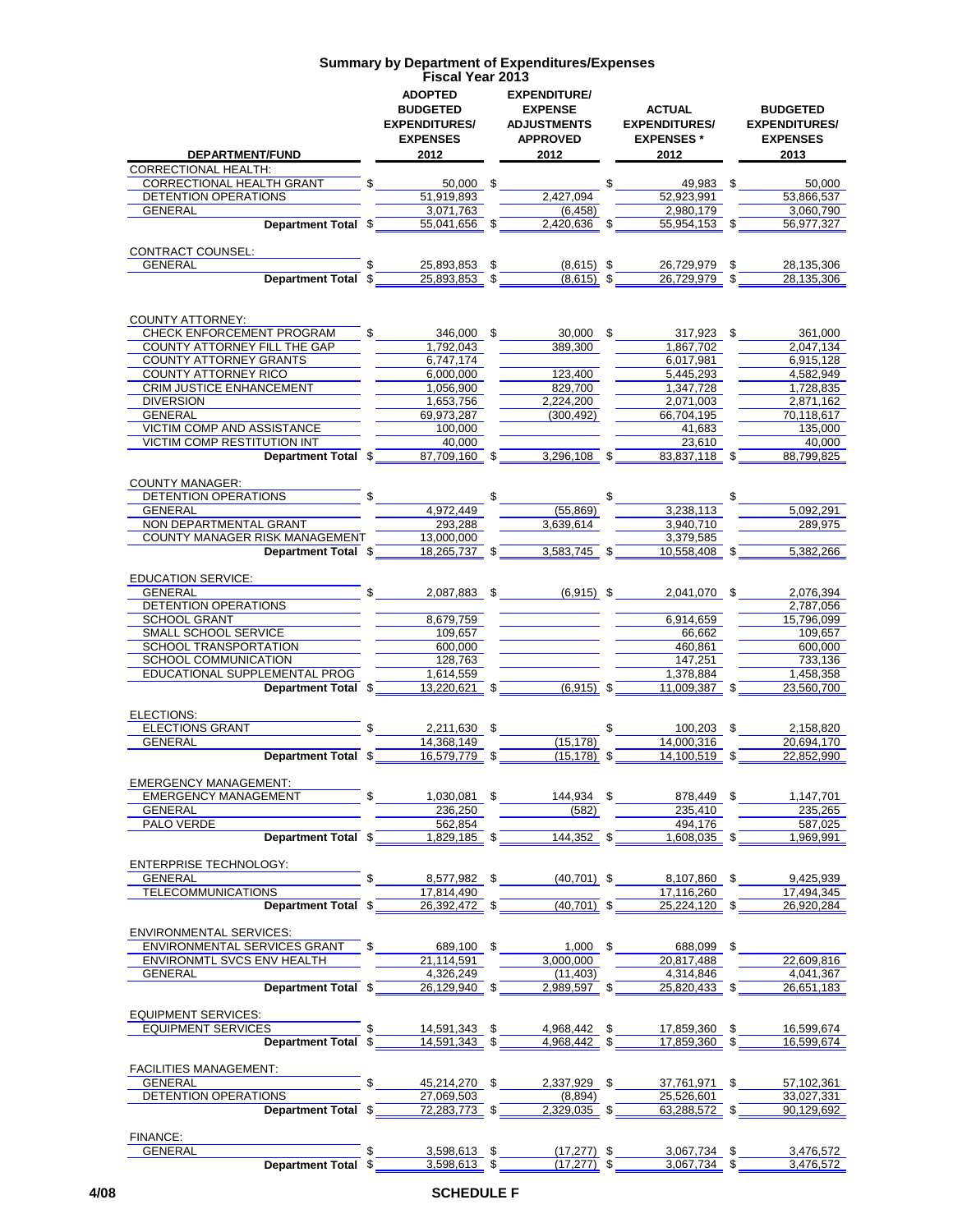| DEPARTMENT/FUND                                            | <b>ADOPTED</b><br><b>BUDGETED</b><br><b>EXPENDITURES/</b><br><b>EXPENSES</b><br>2012 | <b>EXPENDITURE/</b><br><b>EXPENSE</b><br><b>ADJUSTMENTS</b><br><b>APPROVED</b><br>2012 |              | <b>ACTUAL</b><br><b>EXPENDITURES/</b><br><b>EXPENSES*</b><br>2012 | <b>BUDGETED</b><br><b>EXPENDITURES/</b><br><b>EXPENSES</b><br>2013 |
|------------------------------------------------------------|--------------------------------------------------------------------------------------|----------------------------------------------------------------------------------------|--------------|-------------------------------------------------------------------|--------------------------------------------------------------------|
| FLOOD CONTROL DISTRICT:                                    |                                                                                      |                                                                                        |              |                                                                   |                                                                    |
| FLOOD CONTROL<br>FLOOD CONTROL GRANTS                      | \$<br>36,860,323 \$<br>566,100                                                       |                                                                                        | $\mathbb{S}$ | 35.064.240 \$<br>355,391                                          | 33,775,369<br>349,000                                              |
| FLOOD CONTROL CAPITAL PROJECTS                             | 60,000,000                                                                           |                                                                                        |              | 59,600,000                                                        | 50,000,000                                                         |
| Department Total \$                                        | 97.426.423                                                                           | \$                                                                                     | \$           | 95.019.631                                                        | 84.124.369                                                         |
|                                                            |                                                                                      |                                                                                        |              |                                                                   |                                                                    |
| <b>HUMAN RESOURCES:</b><br><b>GENERAL</b>                  | \$<br>6,888,627                                                                      | \$<br>$(72, 199)$ \$                                                                   |              | 6,506,116 \$                                                      | 6,612,353                                                          |
| DETENTION OPERATIONS                                       | 49,262                                                                               | (182)                                                                                  |              | 49.071                                                            | 48,942                                                             |
| Department Total \$                                        | 6,937,889                                                                            | \$<br>(72, 381)                                                                        | \$           | 6,555,187 \$                                                      | 6,661,295                                                          |
| <b>HUMAN SERVICES:</b>                                     |                                                                                      |                                                                                        |              |                                                                   |                                                                    |
| CDBG HOUSING TRUST                                         | 13,486,394 \$                                                                        | 1,040,000                                                                              | \$           | 13,257,023 \$                                                     | 14,741,226                                                         |
| <b>DETENTION OPERATIONS</b><br>GENERAL                     | 1,976,289<br>2,260,912                                                               | (2, 294)                                                                               |              | 615,742<br>2,257,637                                              | 1,328,359<br>2,360,912                                             |
| <b>HUMAN SERVICES GRANTS</b>                               | 45.586.165                                                                           | 8,066,276                                                                              |              | 48,723,967                                                        | 39,517,512                                                         |
| Department Total \$                                        | 63,309,760 \$                                                                        | 9,103,982                                                                              | \$           | 64.854.369 \$                                                     | 57,948,009                                                         |
| <b>INTERNAL AUDIT:</b>                                     |                                                                                      |                                                                                        |              |                                                                   |                                                                    |
| <b>GENERAL</b>                                             | 1,762,377                                                                            | \$<br>$(7,556)$ \$                                                                     |              | 1,738,079 \$                                                      | 1,749,051                                                          |
| Department Total \$                                        | 1,762,377                                                                            | \$<br>$(7,556)$ \$                                                                     |              | 1,738,079                                                         | \$<br>1,749,051                                                    |
| <b>JUSTICE COURTS:</b>                                     | \$.                                                                                  |                                                                                        |              |                                                                   |                                                                    |
| GENERAL<br>JUSTICE COURTS SPECIAL REVENUE                  | 15,615,281 \$<br>6,472,572                                                           | $(16, 472)$ \$                                                                         |              | 14,999,218 \$<br>6,112,770                                        | 15,933,469<br>6.177,400                                            |
| JUST COURTS PHOTO ENFORCEMENT                              | 921,000                                                                              |                                                                                        |              | 163,694                                                           | 381.351                                                            |
| JUSTICE CT JUDICIAL ENHANCEMNT                             | 1,936,813                                                                            |                                                                                        |              | 741,115                                                           | 1,792,000                                                          |
| Department Total \$                                        | 24,945,666 \$                                                                        | $(16, 472)$ \$                                                                         |              | 22,016,797 \$                                                     | 24,284,220                                                         |
| <b>JUVENILE PROBATION:</b>                                 |                                                                                      |                                                                                        |              |                                                                   |                                                                    |
| <b>DETENTION OPERATIONS</b>                                | 33,027,151                                                                           | \$<br>$(19,685)$ \$                                                                    |              | 27,383,392 \$                                                     | 32, 164, 124                                                       |
| <b>GENERAL</b>                                             | 16,756,982                                                                           | (153, 408)                                                                             |              | 16,164,603                                                        | 16,088,443                                                         |
| JUVENILE PROBATION DIVERSION                               | 306,633                                                                              |                                                                                        |              | 302,806                                                           | 302,870                                                            |
| <b>JUVENILE PROBATION GRANTS</b>                           | 4,983,658                                                                            | 129,032                                                                                |              | 3,492,775                                                         | 4,406,449                                                          |
| JUVENILE PROBATION SPECIAL FEE<br>JUVENILE RESTITUTION     | 4,132,934<br>10,000                                                                  |                                                                                        |              | 4,130,760<br>8,323                                                | 3,743,200<br>10,000                                                |
| Department Total \$                                        | 59,217,358                                                                           | \$<br>$(44,061)$ \$                                                                    |              | 51,482,659 \$                                                     | 56.715.086                                                         |
| LEGAL ADVOCATE:                                            |                                                                                      |                                                                                        |              |                                                                   |                                                                    |
| <b>GENERAL</b>                                             | 9,256,389 \$                                                                         | $(40, 427)$ \$                                                                         |              | 9.084.000 \$                                                      | 9,208,322                                                          |
| PUBLIC DEFENDER TRAINING<br>Department Total \$            | 63,348<br>9,319,737                                                                  | \$<br>$(40, 427)$ \$                                                                   |              | 31.752<br>9,115,752 \$                                            | 60.764<br>9.269.086                                                |
|                                                            |                                                                                      |                                                                                        |              |                                                                   |                                                                    |
| LEGAL DEFENDER:<br>GENERAL                                 | \$<br>10,268,731 \$                                                                  | $(48, 171)$ \$                                                                         |              | 9,977,064 \$                                                      | 10,382,036                                                         |
| LEGAL DEFENDER FILL THE GAP                                | 59,000                                                                               |                                                                                        |              | 59,000                                                            | 66,362                                                             |
| PUBLIC DEFENDER TRAINING                                   | 136,237                                                                              |                                                                                        |              | 31,160                                                            | 144,560                                                            |
| Department Total \$                                        | 10,463,968 \$                                                                        | $(48, 171)$ \$                                                                         |              | 10,067,224 \$                                                     | 10,592,958                                                         |
| <b>LIBRARY DISTRICT:</b><br><b>LIBRARY DISTRICT GRANTS</b> | 83,564                                                                               | 140,000                                                                                |              | 198,564                                                           |                                                                    |
| <b>LIBRARY DISTRICT</b>                                    | 21.832.590                                                                           | 1,036,591                                                                              |              | 21,694,461                                                        | 21,112,500                                                         |
| LIBRARY INTERGOVERNMENTAL                                  | 2,648,796                                                                            |                                                                                        |              | 2,648,796                                                         | 4,515,096                                                          |
| Department Total \$                                        | 24,564,950                                                                           | \$<br>1,176,591                                                                        | \$           | 24,541,821 \$                                                     | 25,627,596                                                         |
| INTEGRATED CRIM JUSTICE INFO:                              |                                                                                      |                                                                                        |              |                                                                   |                                                                    |
| DETENTION OPERATIONS                                       | 1,282,863                                                                            | \$<br>165,214 \$                                                                       |              | 1,448,077                                                         | \$<br>1,615,307                                                    |
| Department Total \$                                        | 1,282,863                                                                            | \$<br>165,214 \$                                                                       |              | 1,448,077                                                         | 1,615,307                                                          |
| <b>MANAGEMENT AND BUDGET:</b>                              |                                                                                      |                                                                                        |              |                                                                   |                                                                    |
| GENERAL                                                    | 3,476,865                                                                            | \$<br>$(14,085)$ \$                                                                    |              | 3,242,292 \$                                                      | 3,402,002                                                          |
| <b>Department Total</b>                                    | 3,476,865<br>\$                                                                      | \$<br>(14, 085)                                                                        | \$           | 3,242,292 \$                                                      | 3,402,002                                                          |
| PROCUREMENT SERVICES:                                      | \$                                                                                   |                                                                                        |              |                                                                   |                                                                    |
| <b>GENERAL</b><br><b>REPROGRAPHICS</b>                     | 2,099,903 \$<br>804,333                                                              | 195,233                                                                                | \$           | 1,788,523 \$<br>719,529                                           | 2,481,282<br>761,464                                               |
| Department Total \$                                        | 2,904,236 \$                                                                         | $195,233$ \$                                                                           |              | 2,508,052 \$                                                      | 3,242,746                                                          |
| <b>MEDICAL EXAMINER:</b>                                   |                                                                                      |                                                                                        |              |                                                                   |                                                                    |
| <b>GENERAL</b>                                             | 6,911,513 \$                                                                         | $(29, 774)$ \$                                                                         |              | 6,752,369 \$                                                      | 7,553,083                                                          |
| MEDICAL EXAMINER GRANT                                     | 160,140                                                                              |                                                                                        |              | 267,493                                                           | 115,864                                                            |
| Department Total \$                                        | 7,071,653 \$                                                                         | $(29, 774)$ \$                                                                         |              | 7,019,862 \$                                                      | 7,668,947                                                          |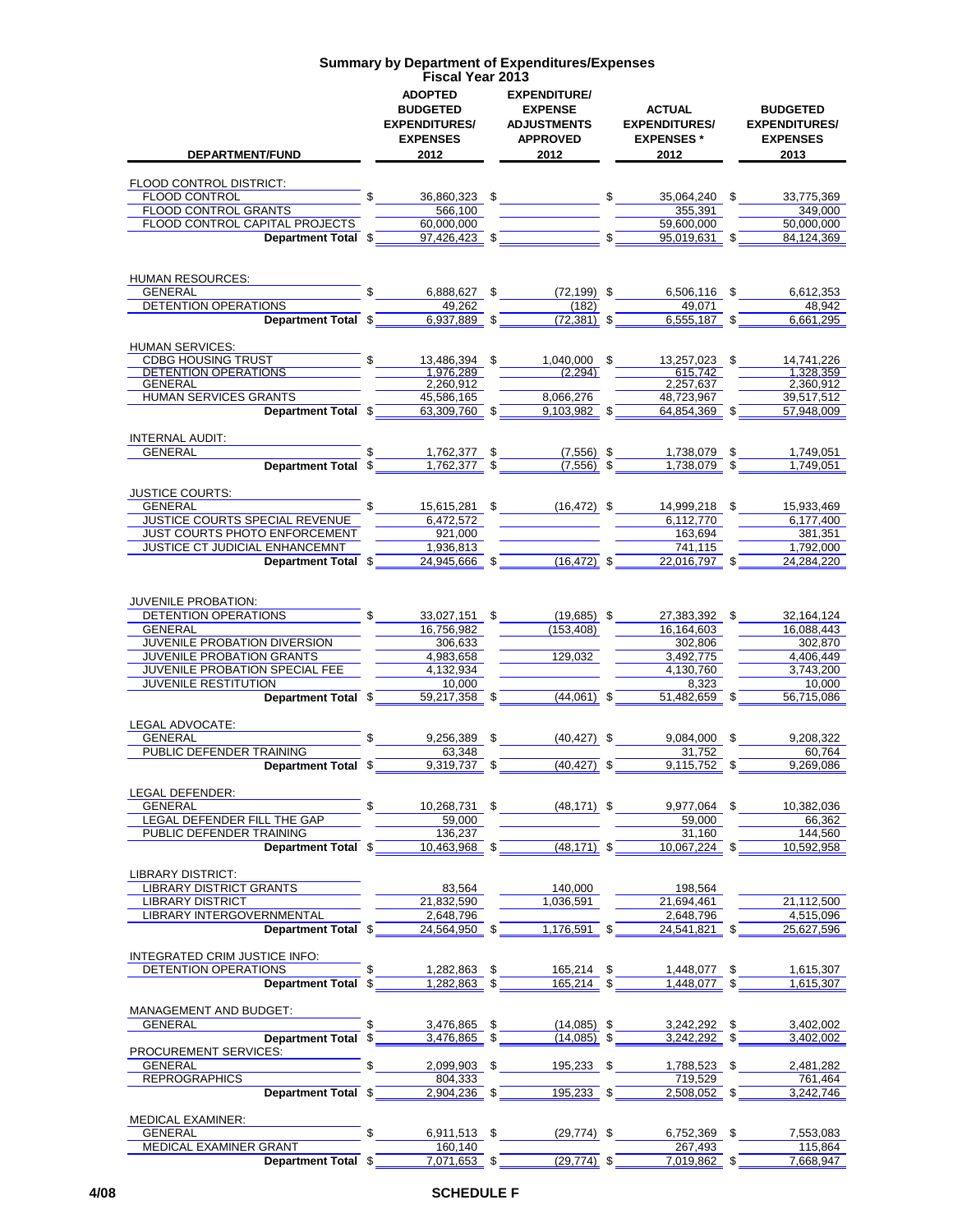| DEPARTMENT/FUND                                      | <b>ADOPTED</b><br><b>BUDGETED</b><br><b>EXPENDITURES/</b><br><b>EXPENSES</b><br>2012 |  | <b>EXPENDITURE/</b><br><b>EXPENSE</b><br><b>ADJUSTMENTS</b><br><b>APPROVED</b><br>2012 |                                                               | ACTUAL<br><b>EXPENDITURES/</b><br><b>EXPENSES*</b><br>2012              |  | <b>BUDGETED</b><br><b>EXPENDITURES/</b><br><b>EXPENSES</b><br>2013 |  |
|------------------------------------------------------|--------------------------------------------------------------------------------------|--|----------------------------------------------------------------------------------------|---------------------------------------------------------------|-------------------------------------------------------------------------|--|--------------------------------------------------------------------|--|
| NON DEPARTMENTAL:                                    |                                                                                      |  |                                                                                        |                                                               |                                                                         |  |                                                                    |  |
| <b>COUNTY IMPROVEMENT DEBT</b>                       | $\mathbb{S}$                                                                         |  |                                                                                        |                                                               | 11,994,437 \$ \$ 11,994,266 \$ 9,323,600                                |  |                                                                    |  |
| <b>COUNTY IMPROVEMENT DEBT 2</b>                     | 7,413,980                                                                            |  |                                                                                        |                                                               | 7,413,980                                                               |  | 7,413,230                                                          |  |
| DETENTION CAPITAL PROJECTS                           | 101,873,974                                                                          |  |                                                                                        |                                                               | 34,442,402                                                              |  | 66,512,503                                                         |  |
| DETENTION OPERATIONS                                 | 55,210,503                                                                           |  | 497,434                                                                                |                                                               | 9,895,106                                                               |  | 69,189,832                                                         |  |
| GENERAL                                              | 175,308,337                                                                          |  | (5,204,372)                                                                            |                                                               | 26,568,874                                                              |  | 192,672,962                                                        |  |
| <b>GENERAL FUND CTY IMPROV</b>                       | 95, 154, 377                                                                         |  | (7, 443, 533)                                                                          |                                                               | 71,674,310                                                              |  | 63,478,837                                                         |  |
| INTERGOVERNMENTAL CAP PROJ                           | 125,000                                                                              |  |                                                                                        |                                                               |                                                                         |  | 124,999                                                            |  |
| NON DEPARTMENTAL GRANT<br>TECHNOLOGY CAP IMPROVEMENT | 18,139,553<br>99,002,554                                                             |  | (3,049,832)<br>6,491,548                                                               |                                                               | 47,937,789                                                              |  | 14,188,141<br>115,575,079                                          |  |
| DETENTION TECH CAP IMPROVEMENT                       | 12,279,466                                                                           |  |                                                                                        |                                                               | 3,446,416                                                               |  | 37,174,214                                                         |  |
| <b>WASTE MANAGEMENT</b>                              | 484,410                                                                              |  |                                                                                        |                                                               | 61,201                                                                  |  | 518,714                                                            |  |
| Department Total \$                                  | 576,986,591 \$                                                                       |  | $(8,708,755)$ \$                                                                       |                                                               | 213,434,344 \$                                                          |  | 576,172,111                                                        |  |
|                                                      |                                                                                      |  |                                                                                        |                                                               |                                                                         |  |                                                                    |  |
| PARKS AND RECREATION:                                |                                                                                      |  |                                                                                        |                                                               |                                                                         |  |                                                                    |  |
| GENERAL                                              |                                                                                      |  | $1,098,011$ \$ $(1,559)$ \$                                                            |                                                               | 1,096,312 \$                                                            |  | 1,788,769                                                          |  |
| <b>LAKE PLEASANT RECREATION SVCS</b>                 | 2,738,948                                                                            |  |                                                                                        |                                                               | 2,604,776                                                               |  | 2,954,358                                                          |  |
| PARKS AND RECREATION GRANTS                          |                                                                                      |  | 4.820                                                                                  |                                                               | 2,907                                                                   |  |                                                                    |  |
| PARKS DONATIONS                                      | 112,974                                                                              |  |                                                                                        |                                                               | 98,775                                                                  |  | 176,056                                                            |  |
| PARKS ENHANCEMENT FUND                               | 4,407,826                                                                            |  |                                                                                        |                                                               | 4,239,057                                                               |  | 5,050,075                                                          |  |
| PARKS SOUVENIR<br>SPUR CROSS RANCH CONSERVATION      | 184.950<br>330,591                                                                   |  |                                                                                        |                                                               | 191,197<br>261,829                                                      |  | 184,950<br>295,800                                                 |  |
| Department Total \$                                  | 8,873,300 \$                                                                         |  | $3,261$ \$                                                                             |                                                               | 8,494,853 \$                                                            |  | 10,450,008                                                         |  |
|                                                      |                                                                                      |  |                                                                                        |                                                               |                                                                         |  |                                                                    |  |
| PLANNING AND DEVELOPMENT:                            |                                                                                      |  |                                                                                        |                                                               |                                                                         |  |                                                                    |  |
| <b>GENERAL Example 2019</b>                          | \$<br>928,115 \$                                                                     |  |                                                                                        |                                                               | $\frac{\text{I}}{\text{I}}$ \$ $\frac{461,640 \text{ } $^{\text{II}}$}$ |  | 868,232                                                            |  |
| DEL WEBB                                             |                                                                                      |  | $\overline{\hspace{1.5cm}235}$ \$                                                      |                                                               | $\frac{1}{234}$ $\frac{1}{234}$                                         |  | 259                                                                |  |
| PLANNING AND DEVELOPMENT FEES                        | 8,312,752                                                                            |  |                                                                                        |                                                               | 8.073.061                                                               |  | 8,189,524                                                          |  |
| Department Total \$                                  | $9,241,102$ \$                                                                       |  |                                                                                        | $\overline{\phantom{a}}\mathfrak{s}$ $\overline{\phantom{a}}$ | 8,534,935 \$                                                            |  | 9,058,015                                                          |  |
|                                                      |                                                                                      |  |                                                                                        |                                                               |                                                                         |  |                                                                    |  |
| PUBLIC ADVOCATE:                                     |                                                                                      |  |                                                                                        |                                                               |                                                                         |  |                                                                    |  |
| <b>GENERAL</b>                                       | $\frac{1}{2}$ \$ 5,989,844 \$                                                        |  | $(27, 492)$ \$                                                                         |                                                               | 5,830,806 \$                                                            |  | 6,887,581                                                          |  |
| PUBLIC DEFENDER GRANTS                               | 52,938                                                                               |  |                                                                                        |                                                               | 8.177                                                                   |  |                                                                    |  |
|                                                      | Department Total \$ 6,042,782 \$ (27,492) \$                                         |  |                                                                                        |                                                               | 5,838,983 \$                                                            |  | 6,887,581                                                          |  |
|                                                      |                                                                                      |  |                                                                                        |                                                               |                                                                         |  |                                                                    |  |
| PUBLIC DEFENDER:<br>GENERAL                          |                                                                                      |  | 32,986,216 \$ (152,057) \$                                                             |                                                               | 32,604,328 \$                                                           |  | 33,390,238                                                         |  |
| PUBLIC DEFENDER FILL THE GAP                         | 2,678,475                                                                            |  |                                                                                        |                                                               | 1,849,642                                                               |  | 1,827,065                                                          |  |
| PUBLIC DEFENDER GRANTS                               | 449.732                                                                              |  |                                                                                        |                                                               | 394.595                                                                 |  | 408,499                                                            |  |
| PUBLIC DEFENDER TRAINING                             | 417,720                                                                              |  |                                                                                        |                                                               | 301,426                                                                 |  | 479.705                                                            |  |
| Department Total \$                                  | $36,532,143$ \$                                                                      |  | $(152,057)$ \$                                                                         |                                                               | 35,149,991 \$                                                           |  | 36,105,507                                                         |  |
|                                                      |                                                                                      |  |                                                                                        |                                                               |                                                                         |  |                                                                    |  |
| PUBLIC FIDUCIARY:                                    |                                                                                      |  |                                                                                        |                                                               |                                                                         |  |                                                                    |  |
| GENERAL                                              | $\mathbb{S}$<br>3,100,020 \$                                                         |  | $(12,009)$ \$                                                                          |                                                               | 2,795,933 \$                                                            |  | 2,954,764                                                          |  |
| Department Total \$                                  | 3,100,020 \$                                                                         |  | $(12,009)$ \$                                                                          |                                                               | 2,795,933 \$                                                            |  | 2,954,764                                                          |  |
|                                                      |                                                                                      |  |                                                                                        |                                                               |                                                                         |  |                                                                    |  |
| PUBLIC HEALTH:<br>GENERAL                            | $\mathbb{S}$                                                                         |  | 11,034,496 \$ (46,999) \$                                                              |                                                               | 10,230,959 \$                                                           |  | 10,873,279                                                         |  |
| <b>PUBLIC HEALTH FEES</b>                            | 4,578,163                                                                            |  |                                                                                        |                                                               | 4,309,923                                                               |  | 4,859,263                                                          |  |
| PUBLIC HEALTH GRANTS                                 | 42,524,645                                                                           |  |                                                                                        |                                                               | 40,682,667                                                              |  | 40,041,018                                                         |  |
| Department Total \$                                  | 58,137,304 \$                                                                        |  | $(46,999)$ \$                                                                          |                                                               | 55,223,549 \$                                                           |  | 55,773,560                                                         |  |
|                                                      |                                                                                      |  |                                                                                        |                                                               |                                                                         |  |                                                                    |  |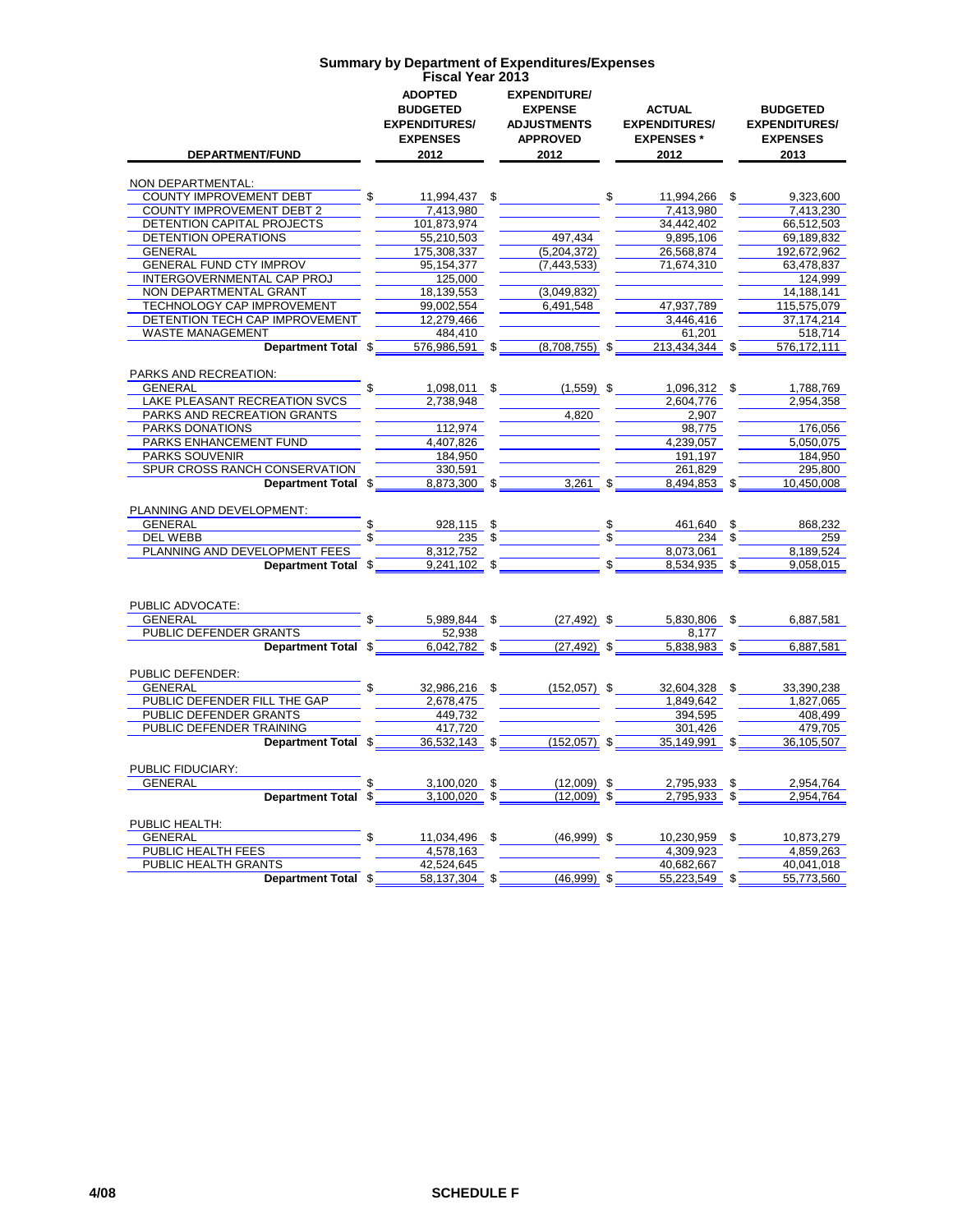| <b>Summary by Department of Expenditures/Expenses</b><br><b>Fiscal Year 2013</b> |                                                                                      |    |                                                                                        |    |                                                                   |    |                                                                    |  |  |  |
|----------------------------------------------------------------------------------|--------------------------------------------------------------------------------------|----|----------------------------------------------------------------------------------------|----|-------------------------------------------------------------------|----|--------------------------------------------------------------------|--|--|--|
| <b>DEPARTMENT/FUND</b>                                                           | <b>ADOPTED</b><br><b>BUDGETED</b><br><b>EXPENDITURES/</b><br><b>EXPENSES</b><br>2012 |    | <b>EXPENDITURE/</b><br><b>EXPENSE</b><br><b>ADJUSTMENTS</b><br><b>APPROVED</b><br>2012 |    | <b>ACTUAL</b><br><b>EXPENDITURES/</b><br><b>EXPENSES*</b><br>2012 |    | <b>BUDGETED</b><br><b>EXPENDITURES/</b><br><b>EXPENSES</b><br>2013 |  |  |  |
| PUBLIC WORKS:                                                                    |                                                                                      |    |                                                                                        |    |                                                                   |    |                                                                    |  |  |  |
| PUBLIC WORKS FLOOD CONTROL                                                       | 35,933,801                                                                           |    | (16,966)                                                                               |    | 34,367,481                                                        |    |                                                                    |  |  |  |
| Department Total \$                                                              | 35,933,801 \$                                                                        |    | $(16,966)$ \$                                                                          |    | 34,367,481 \$                                                     |    |                                                                    |  |  |  |
|                                                                                  |                                                                                      |    |                                                                                        |    |                                                                   |    |                                                                    |  |  |  |
| RECORDER:<br>\$<br><b>GENERAL</b>                                                | 2,251,263 \$                                                                         |    | $(7,852)$ \$                                                                           |    | 2,167,963 \$                                                      |    | 2,191,256                                                          |  |  |  |
| RECORDERS SURCHARGE                                                              | 6,944,738                                                                            |    |                                                                                        |    | 6,779,772                                                         |    | 5.021.738                                                          |  |  |  |
| Department Total \$                                                              | $9,196,001$ \$                                                                       |    | $(7,852)$ \$                                                                           |    | 8,947,735 \$                                                      |    | 7,212,994                                                          |  |  |  |
|                                                                                  |                                                                                      |    |                                                                                        |    |                                                                   |    |                                                                    |  |  |  |
| <b>RESEARCH AND REPORTING:</b>                                                   |                                                                                      |    |                                                                                        |    |                                                                   |    |                                                                    |  |  |  |
| <b>GENERAL</b>                                                                   | 362,739 \$                                                                           |    | $(1,600)$ \$                                                                           |    | 285,346 \$                                                        |    | 362,280                                                            |  |  |  |
| Department Total \$                                                              | $362,739$ \$                                                                         |    | $(1,600)$ \$                                                                           |    | 285,346 \$                                                        |    | 362,280                                                            |  |  |  |
| <b>RISK MANAGEMENT:</b>                                                          |                                                                                      |    |                                                                                        |    |                                                                   |    |                                                                    |  |  |  |
| \$<br><b>RISK MANAGEMENT</b>                                                     | 43,912,696 \$                                                                        |    | $(6,518)$ \$                                                                           |    | 36,068,241                                                        | \$ | 33,431,970                                                         |  |  |  |
| <b>COUNTY MANAGER RISK MANAGEMENT</b>                                            |                                                                                      |    |                                                                                        |    |                                                                   |    | 9,620,415                                                          |  |  |  |
| Department Total \$                                                              | $43,912,696$ \$                                                                      |    | $(6,518)$ \$                                                                           |    | 36,068,241                                                        | \$ | 43,052,385                                                         |  |  |  |
|                                                                                  |                                                                                      |    |                                                                                        |    |                                                                   |    |                                                                    |  |  |  |
| SHERIFF:                                                                         |                                                                                      |    |                                                                                        |    |                                                                   |    |                                                                    |  |  |  |
| <b>DETENTION OPERATIONS</b><br>GENERAL                                           | 173,059,942 \$<br>74,452,020                                                         |    | $(2,802,037)$ \$<br>3,515,702                                                          |    | 165,536,826<br>75,899,341                                         | \$ | 178,861,275<br>76,581,858                                          |  |  |  |
| <b>INMATE HEALTH SERVICES</b>                                                    | 80,500                                                                               |    |                                                                                        |    | 33,540                                                            |    | 165.640                                                            |  |  |  |
| <b>INMATE SERVICES</b>                                                           | 33,799,768                                                                           |    | 272,034                                                                                |    | 29,255,162                                                        |    | 12,337,361                                                         |  |  |  |
| SHERIFF DONATIONS                                                                | 26.300                                                                               |    |                                                                                        |    | 13,016                                                            |    | 26,300                                                             |  |  |  |
| <b>SHERIFF GRANTS</b>                                                            | 5,709,844                                                                            |    | 3,076,404                                                                              |    | 8,786,248                                                         |    | 8,494,509                                                          |  |  |  |
| SHERIFF JAIL ENHANCEMENT                                                         | 3,560,000                                                                            |    |                                                                                        |    | 2,457,972                                                         |    | 1,482,444                                                          |  |  |  |
| OFFICER SAFETY EQUIPMENT                                                         |                                                                                      |    |                                                                                        |    |                                                                   |    | 60,000                                                             |  |  |  |
| SHERIFF RICO                                                                     | 2,000,000                                                                            |    |                                                                                        |    | 1,020,328                                                         |    | 2,000,000                                                          |  |  |  |
| Department Total \$                                                              | 292,688,374 \$                                                                       |    | $4,062,103$ \$                                                                         |    | 283,002,433 \$                                                    |    | 280,009,387                                                        |  |  |  |
|                                                                                  |                                                                                      |    |                                                                                        |    |                                                                   |    |                                                                    |  |  |  |
| <b>STADIUM DISTRICT:</b>                                                         |                                                                                      |    |                                                                                        |    |                                                                   |    |                                                                    |  |  |  |
| BALLPARK OPERATIONS<br>CACTUS LEAGUE OPERATIONS                                  | 1,656,972 \$                                                                         |    |                                                                                        | \$ | 1,448,698 \$<br>31,258                                            |    | 1,648,648<br>99,143                                                |  |  |  |
| LONG TERM PROJECT RESERVE                                                        | 99,143<br>3,000                                                                      |    | 2,000,000                                                                              |    | 2,003,000                                                         |    | 1,903,000                                                          |  |  |  |
| STADIUM DIST DEBT SERIES 2002                                                    | 6,631,968                                                                            |    |                                                                                        |    | 6,627,039                                                         |    | 6,634,544                                                          |  |  |  |
| Department Total \$                                                              | 8,391,083 \$                                                                         |    | $2,000,000$ \$                                                                         |    | 10,109,995 \$                                                     |    | 10,285,335                                                         |  |  |  |
|                                                                                  |                                                                                      |    |                                                                                        |    |                                                                   |    |                                                                    |  |  |  |
|                                                                                  |                                                                                      |    |                                                                                        |    |                                                                   |    |                                                                    |  |  |  |
| <b>SUPERIOR COURT:</b><br><b>CHILDRENS ISSUES EDUCATION</b>                      | 115,007 \$                                                                           |    |                                                                                        | \$ | 115,007 \$                                                        |    | 415,007                                                            |  |  |  |
| <b>CONCILIATION COURT FEES</b>                                                   | 1,702,500                                                                            |    |                                                                                        |    | 1.590.000                                                         |    | 1,790,000                                                          |  |  |  |
| DOM REL MEDIATION EDUCATION                                                      | 390.682                                                                              |    |                                                                                        |    | 390,682                                                           |    | 190,682                                                            |  |  |  |
| <b>EMANCIPATION ADMINISTRATION</b>                                               |                                                                                      |    |                                                                                        |    |                                                                   |    | 4,800                                                              |  |  |  |
| EXPEDITED CHILD SUPPORT                                                          | 897,500                                                                              |    |                                                                                        |    | 614,400                                                           |    | 785,000                                                            |  |  |  |
| GENERAL                                                                          | 76,556,676                                                                           |    | (380, 374)                                                                             |    | 75,469,905                                                        |    | 76,863,493                                                         |  |  |  |
| <b>JUDICIAL ENHANCEMENT</b>                                                      | 870,600                                                                              |    |                                                                                        |    | 816,507                                                           |    | 521,600                                                            |  |  |  |
| <b>LAW LIBRARY</b>                                                               | 1,425,000                                                                            |    |                                                                                        |    | 1,170,355                                                         |    | 1,296,000                                                          |  |  |  |
| PROBATE FEES                                                                     | 564,531                                                                              |    |                                                                                        |    | 564,531                                                           |    | 614,531                                                            |  |  |  |
| SPOUSAL MAINT ENF ENHANCEMENT<br>SUPERIOR COURT FILL THE GAP                     | 115,921                                                                              |    |                                                                                        |    | 115,921                                                           |    | 115,921                                                            |  |  |  |
| SUPERIOR COURT GRANTS                                                            | 3,122,724<br>3,002,400                                                               |    | (953, 838)                                                                             |    | 2,109,025<br>2,055,011                                            |    | 2,101,600<br>2,599,319                                             |  |  |  |
| SUPERIOR COURT SPECIAL REVENUE                                                   | 6,029,540                                                                            |    |                                                                                        |    | 5,686,801                                                         |    | 4,900,000                                                          |  |  |  |
| Department Total \$                                                              | 94,793,081 \$                                                                        |    | $(1,334,212)$ \$                                                                       |    | 90,698,145 \$                                                     |    | 92,197,953                                                         |  |  |  |
|                                                                                  |                                                                                      |    |                                                                                        |    |                                                                   |    |                                                                    |  |  |  |
| TRANSPORTATION:                                                                  |                                                                                      |    |                                                                                        |    |                                                                   |    |                                                                    |  |  |  |
| TRANSPORTATION GRANTS<br>\$                                                      | 500,000 \$                                                                           |    |                                                                                        | \$ | 84,765 \$                                                         |    | 404,676                                                            |  |  |  |
| <b>TRANSPORTATION OPERATIONS</b>                                                 | 59,992,098                                                                           |    |                                                                                        |    | 56,824,580                                                        |    | 59,485,131                                                         |  |  |  |
| TRANSPORTATION CAPITAL PROJECT                                                   | 115,550,123                                                                          |    |                                                                                        |    | 86,535,636                                                        |    | 103,932,010                                                        |  |  |  |
| Department Total \$                                                              | 176,042,221                                                                          | \$ |                                                                                        | \$ | 143,444,981 \$                                                    |    | 163,821,817                                                        |  |  |  |
| TREASURER:                                                                       |                                                                                      |    |                                                                                        |    |                                                                   |    |                                                                    |  |  |  |
| \$<br>GENERAL                                                                    | 4,267,568 \$                                                                         |    |                                                                                        | \$ | 4,216,467                                                         | \$ | 4,651,628                                                          |  |  |  |
| TAXPAYER INFORMATION                                                             | 304,341                                                                              |    |                                                                                        |    | 304,341                                                           |    | 304,341                                                            |  |  |  |
| Department Total \$                                                              | 4,571,909 \$                                                                         |    |                                                                                        | \$ | 4,520,808 \$                                                      |    | 4,955,969                                                          |  |  |  |
|                                                                                  |                                                                                      |    |                                                                                        |    |                                                                   |    |                                                                    |  |  |  |
| WASTE RESOURCES AND RECYCLING:                                                   |                                                                                      |    |                                                                                        |    |                                                                   |    |                                                                    |  |  |  |
| \$<br>GENERAL                                                                    |                                                                                      | \$ |                                                                                        | \$ |                                                                   |    | 2,694,923                                                          |  |  |  |
| <b>WASTE TIRE</b>                                                                | 4,757,203                                                                            |    |                                                                                        |    | 4,545,718                                                         |    | 4,748,115                                                          |  |  |  |
| SOLID WASTE MANAGEMENT<br>Department Total \$                                    | 2,183,701<br>6,940,904 \$                                                            |    |                                                                                        | \$ | 2,567,984<br>7,113,702 \$                                         |    | 7,443,038                                                          |  |  |  |
|                                                                                  |                                                                                      |    |                                                                                        |    |                                                                   |    |                                                                    |  |  |  |

ELIMINATIONS \$ (185,063,790) \$ (4,968,442) \$ (189,298,204) \$ (164,555,714)